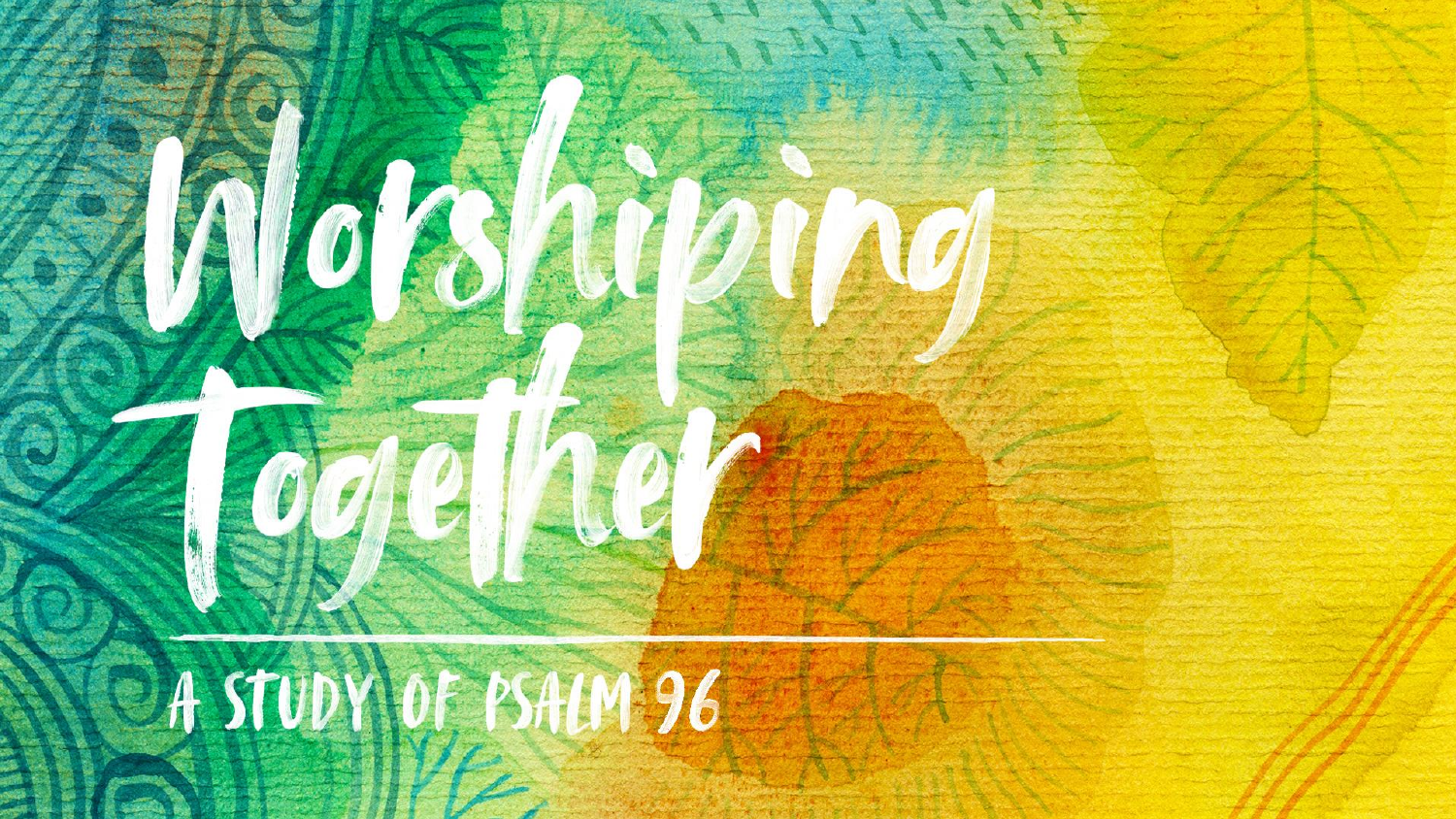#### LESSON 1

# **What in the World Is Worship?**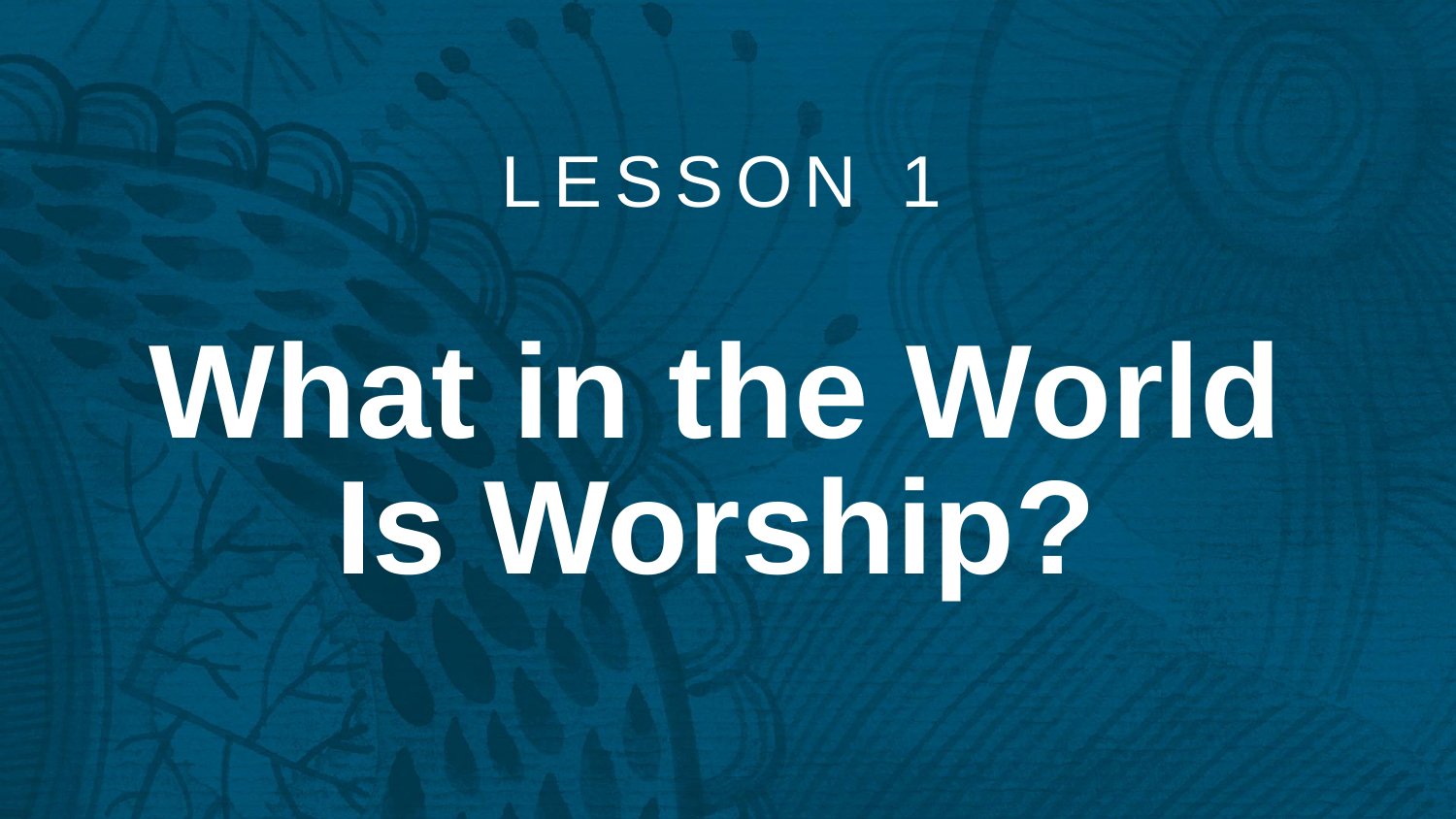#### Why is worship important to Christians?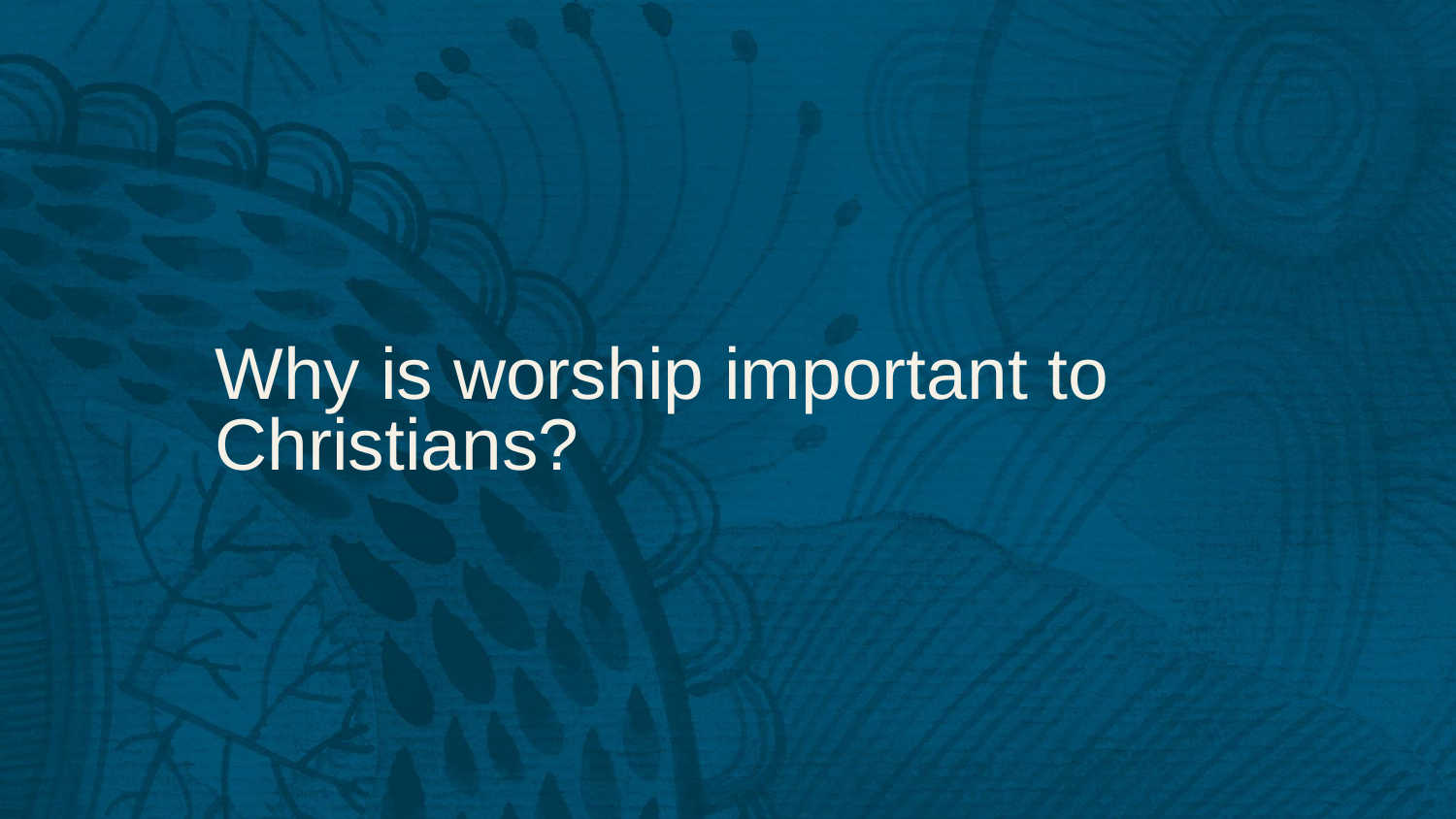## Worship is humble recognition and appreciation of God's worth, resulting in awe and exaltation.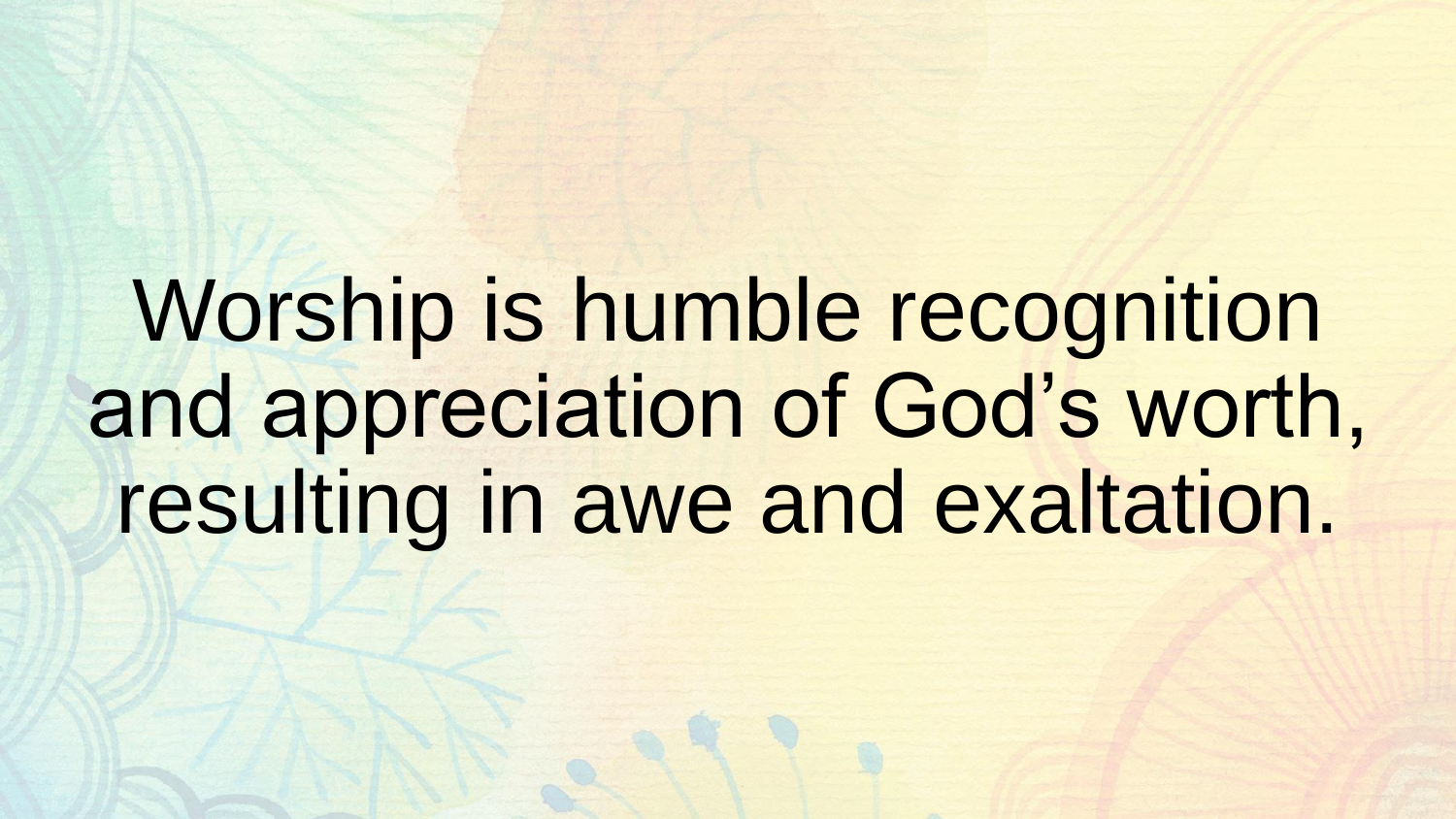## **Created to Worship**

- The First Two Commandments (Exo. 20:1–6)
- Altars, Temples, Synagogues, and **Churches**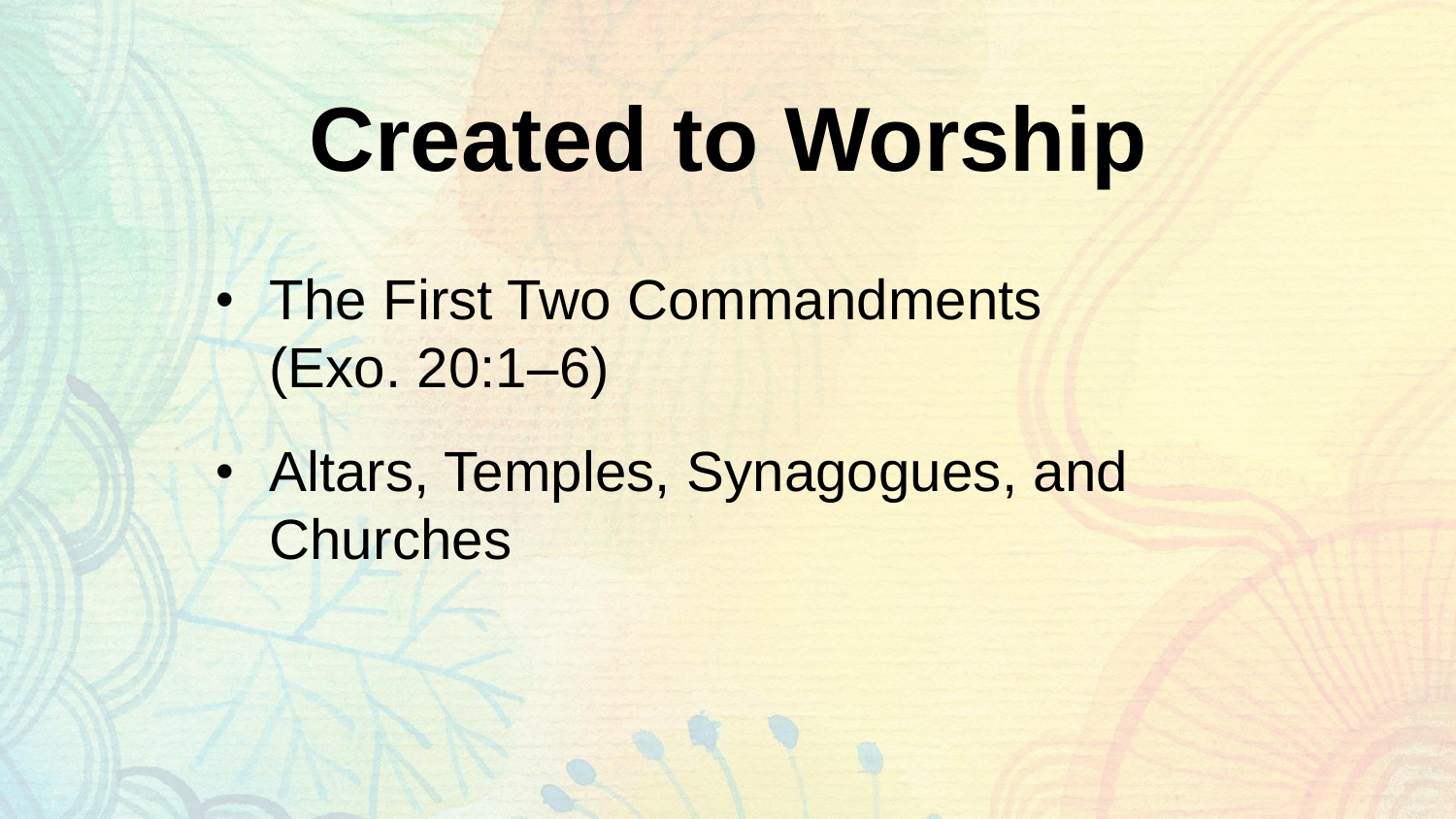What non-religious buildings and gatherings can become places in which people worship something other than God?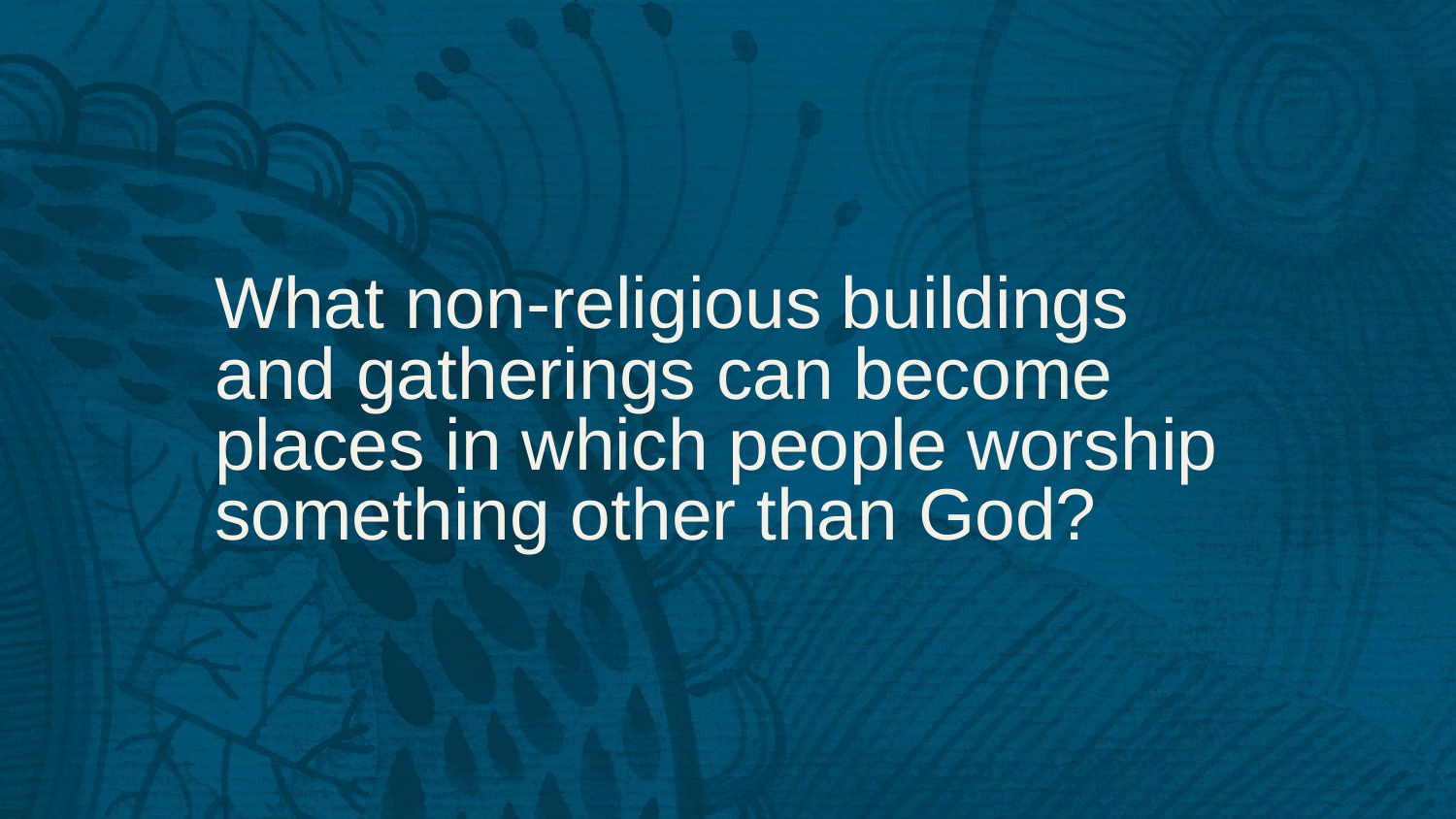## **Created to Worship**

- The First Two Commandments (Exo. 20:1–6)
- Altars, Temples, Synagogues, and **Churches**
- Created for His Glory (Isa. 43:6-7)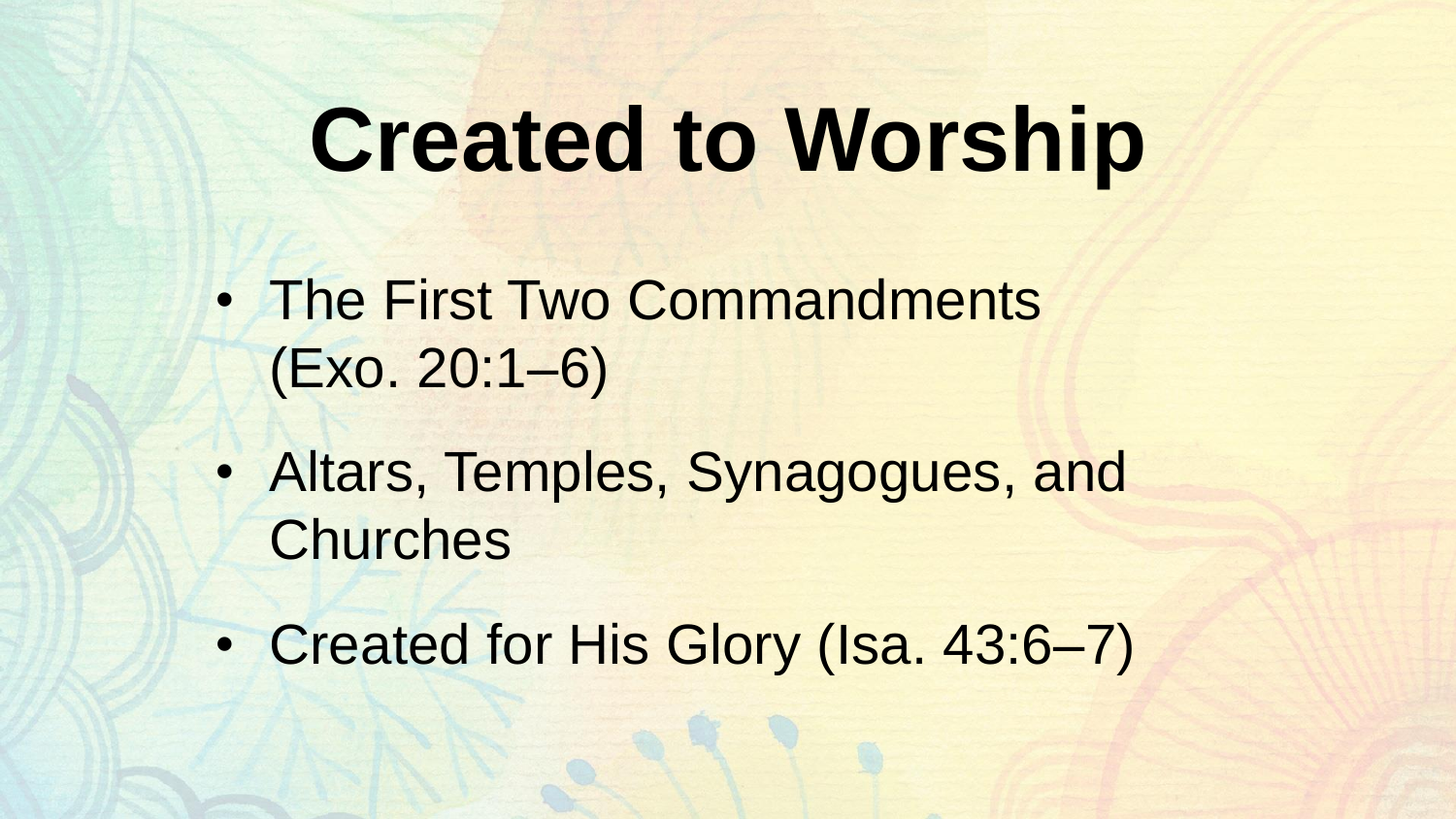## **The Four Questions of Worship**

- 1. What Constitutes Worship of God (vv. 1–3)?
- 2. Why Must We Worship God  $(vv. 4–6)?$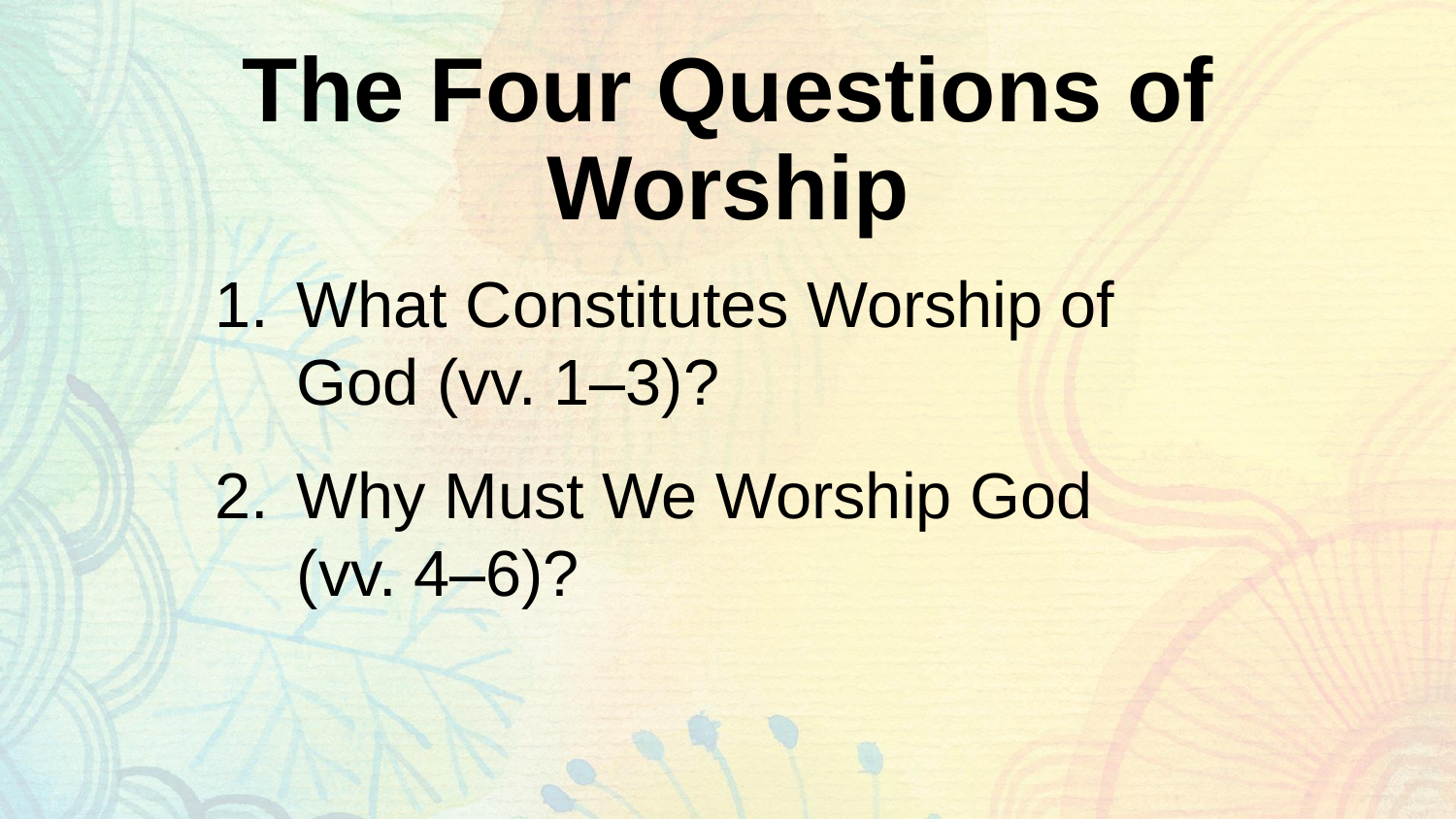## **The Four Questions of Worship**

3. How Must We Worship God (vv. 7–9)?

4. Who Should Worship God (vv. 10–13)?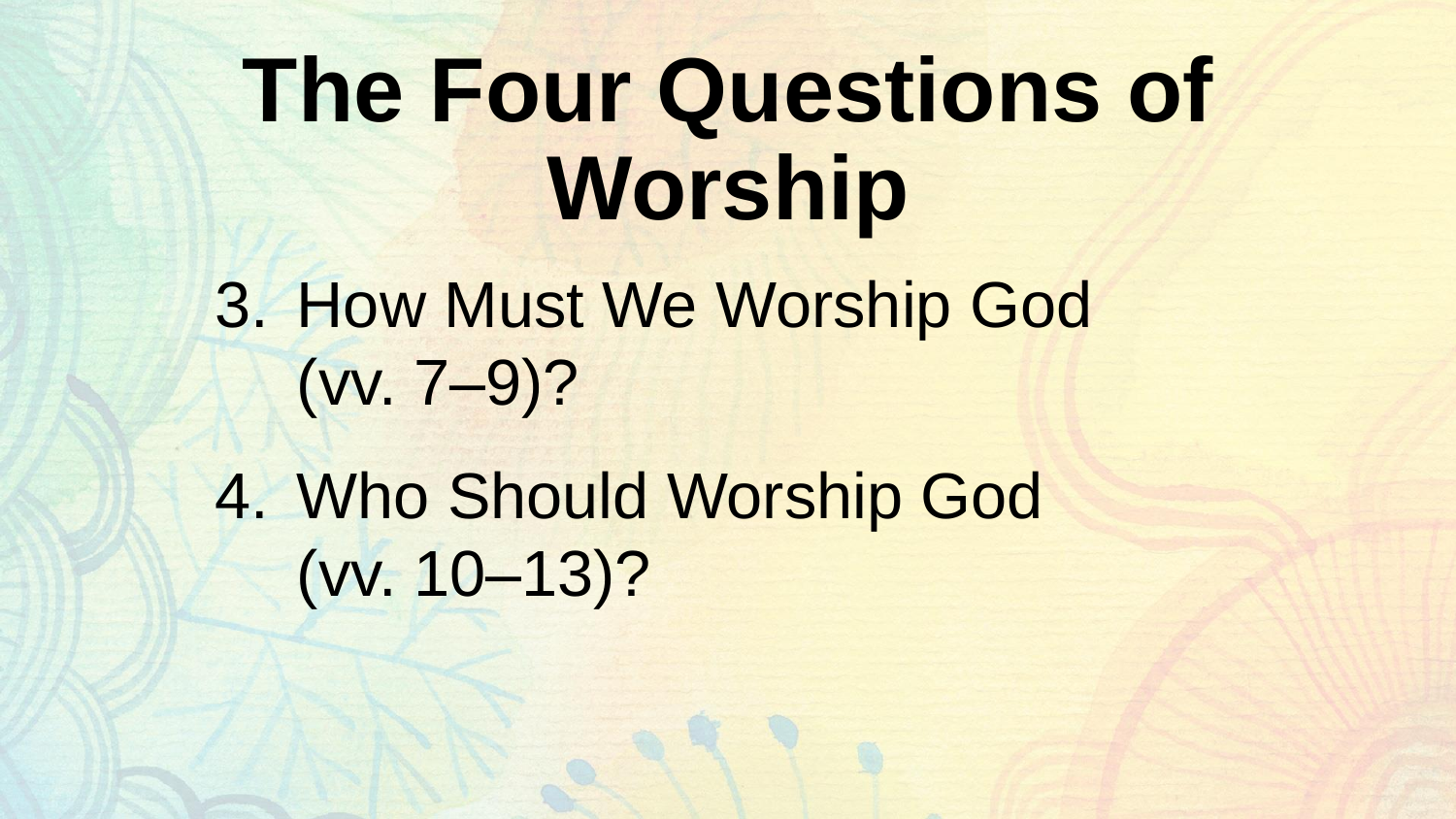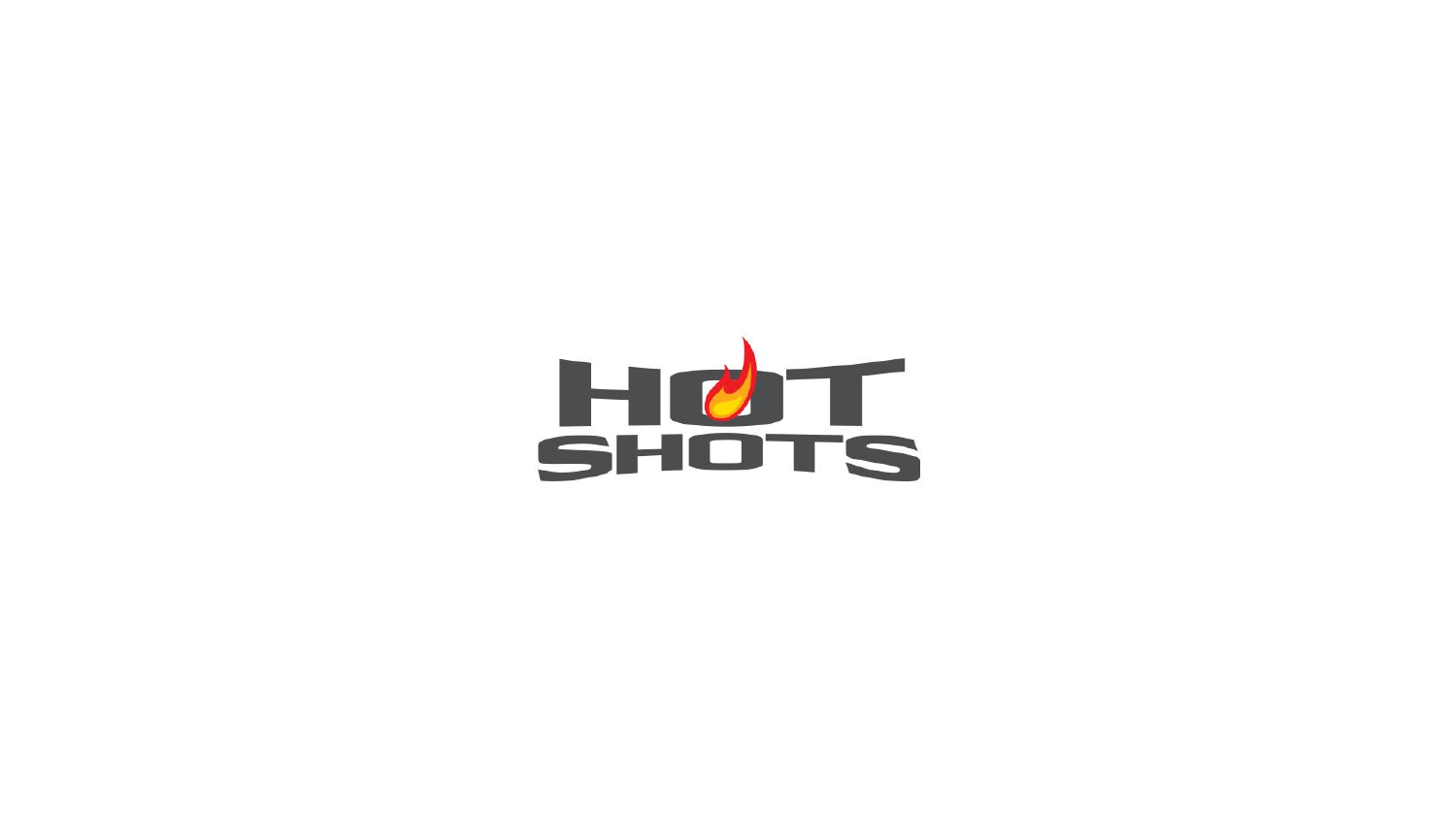#### LESSON 2

# **The Elements of Worship**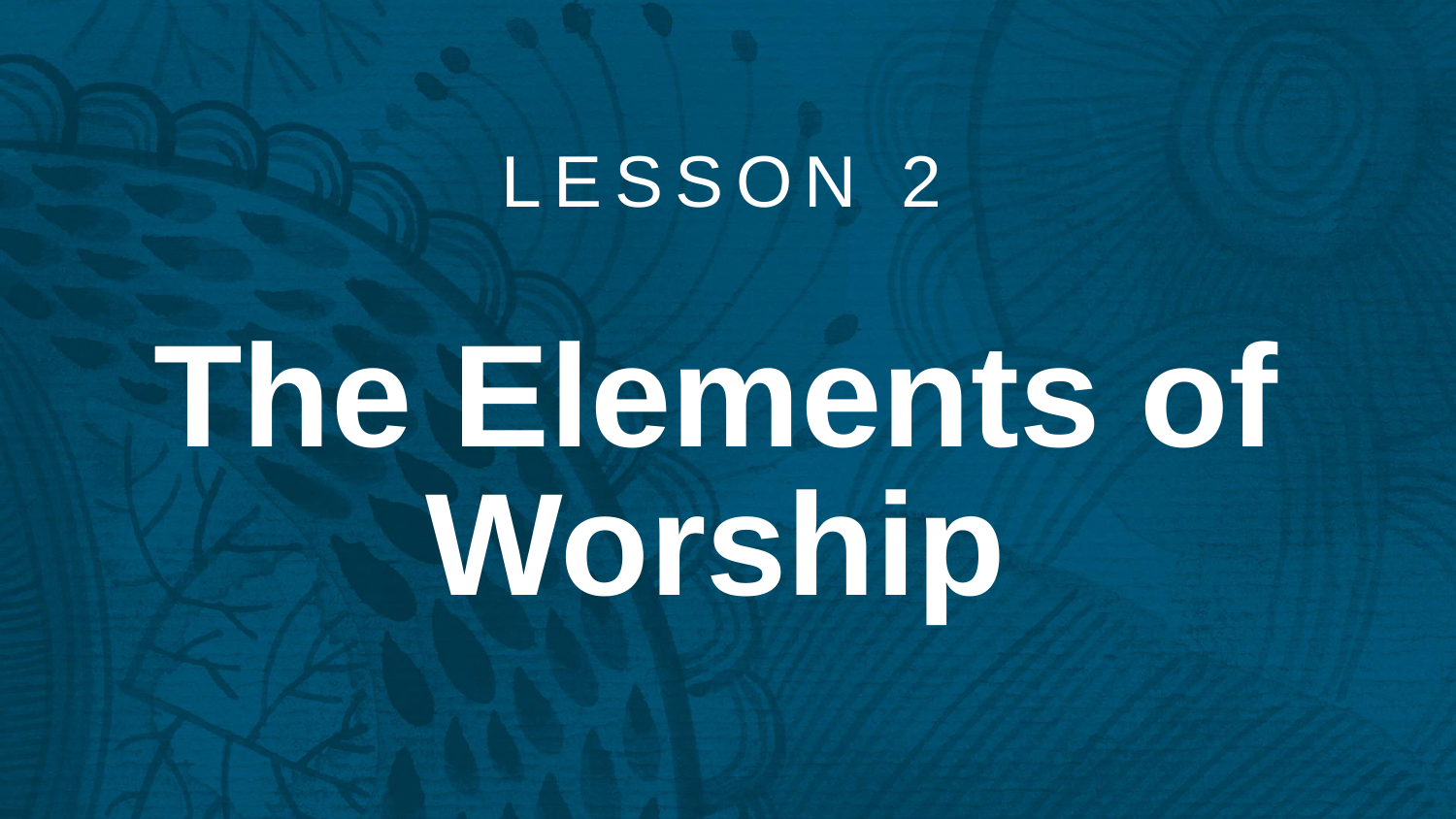"I believe that in public worship we should do well to be bound by no human rules, and constrained by no stereotyped order ...."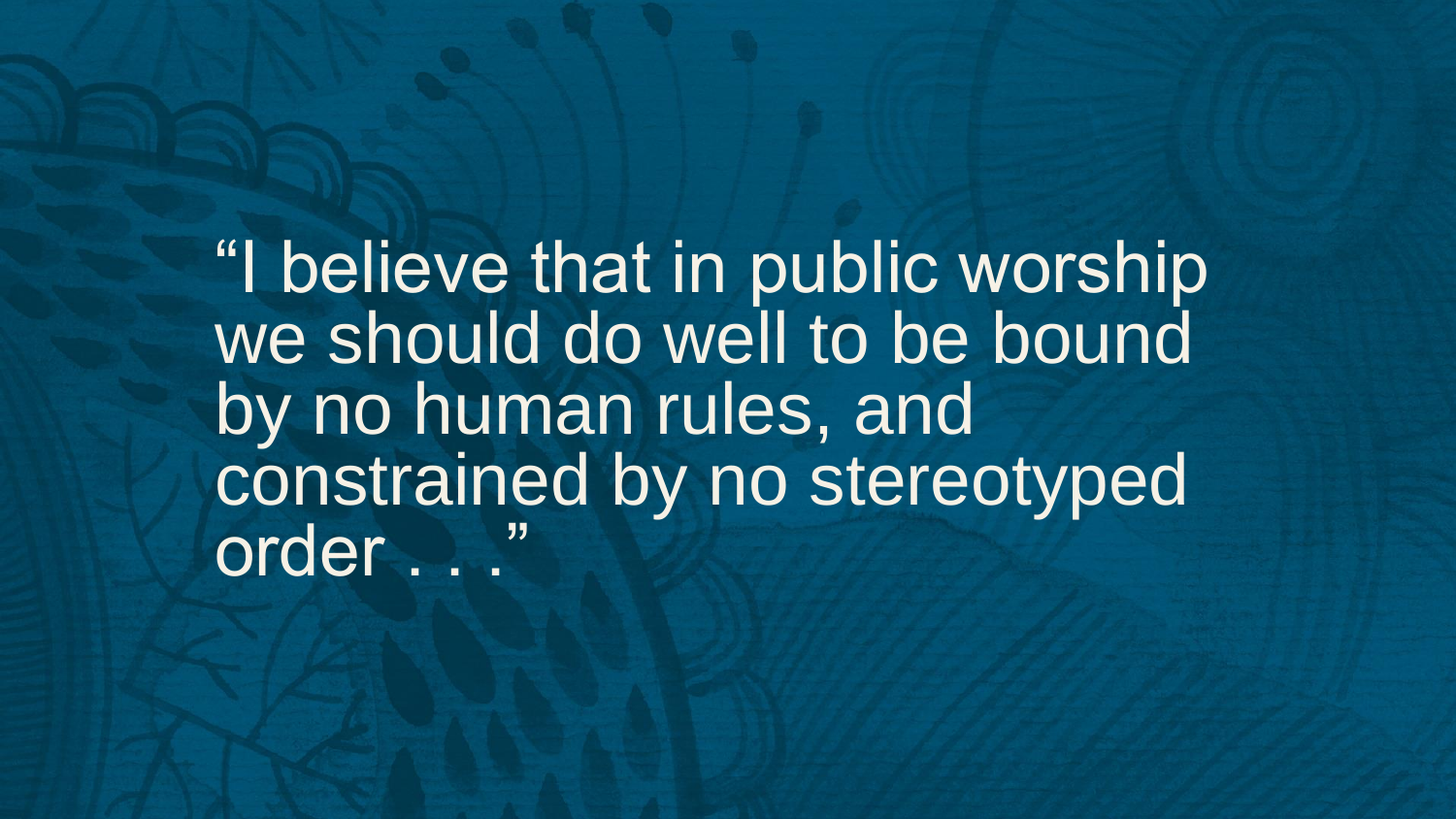". . . Practices good in themselves are to be protested against if they gender to bondage . . . and if we worship God according to His guidance, the worship cannot invariably take the same form."

—*C.H. Spurgeon*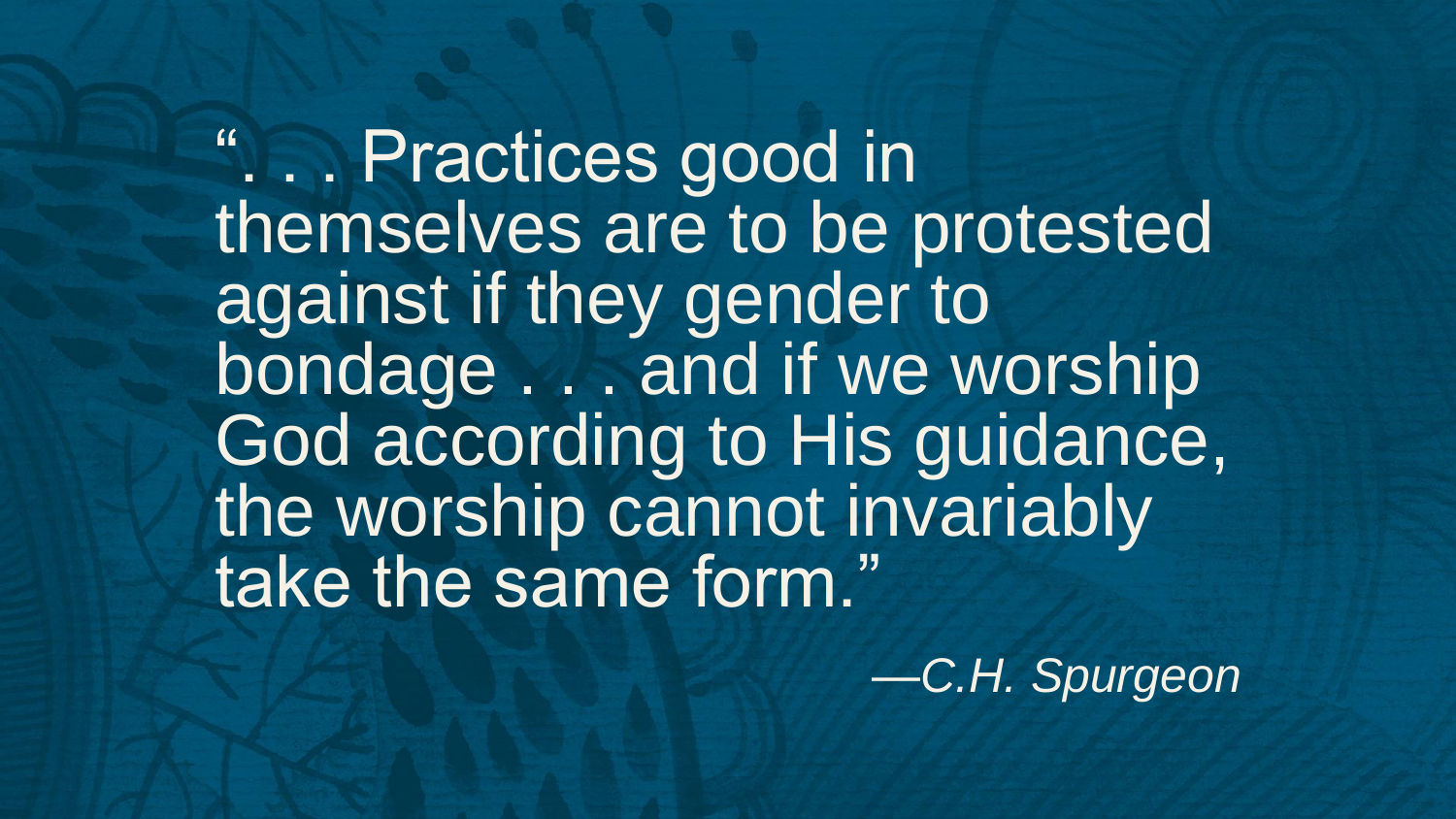## **Sing to the Lord**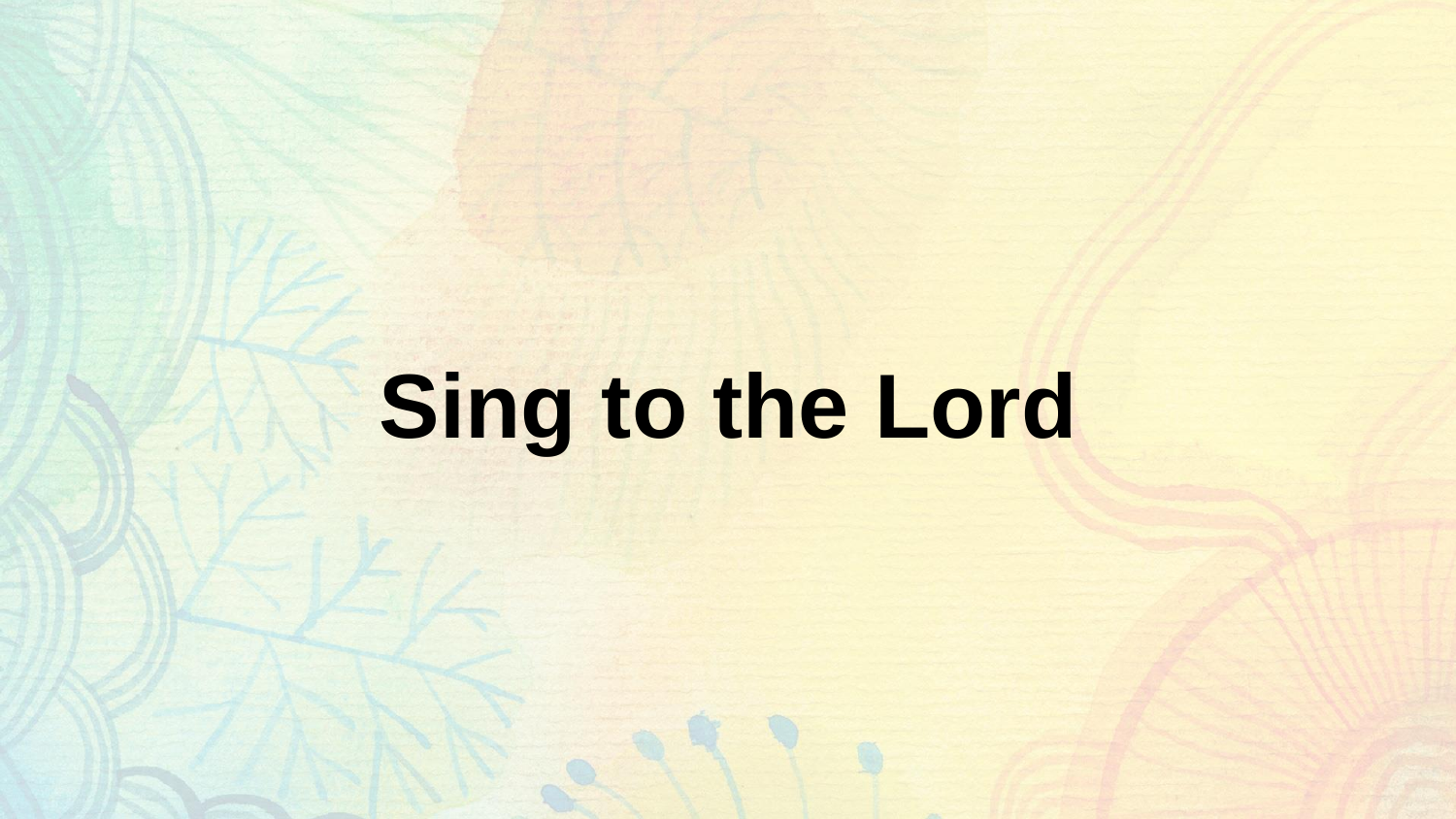### **Bless God's Name**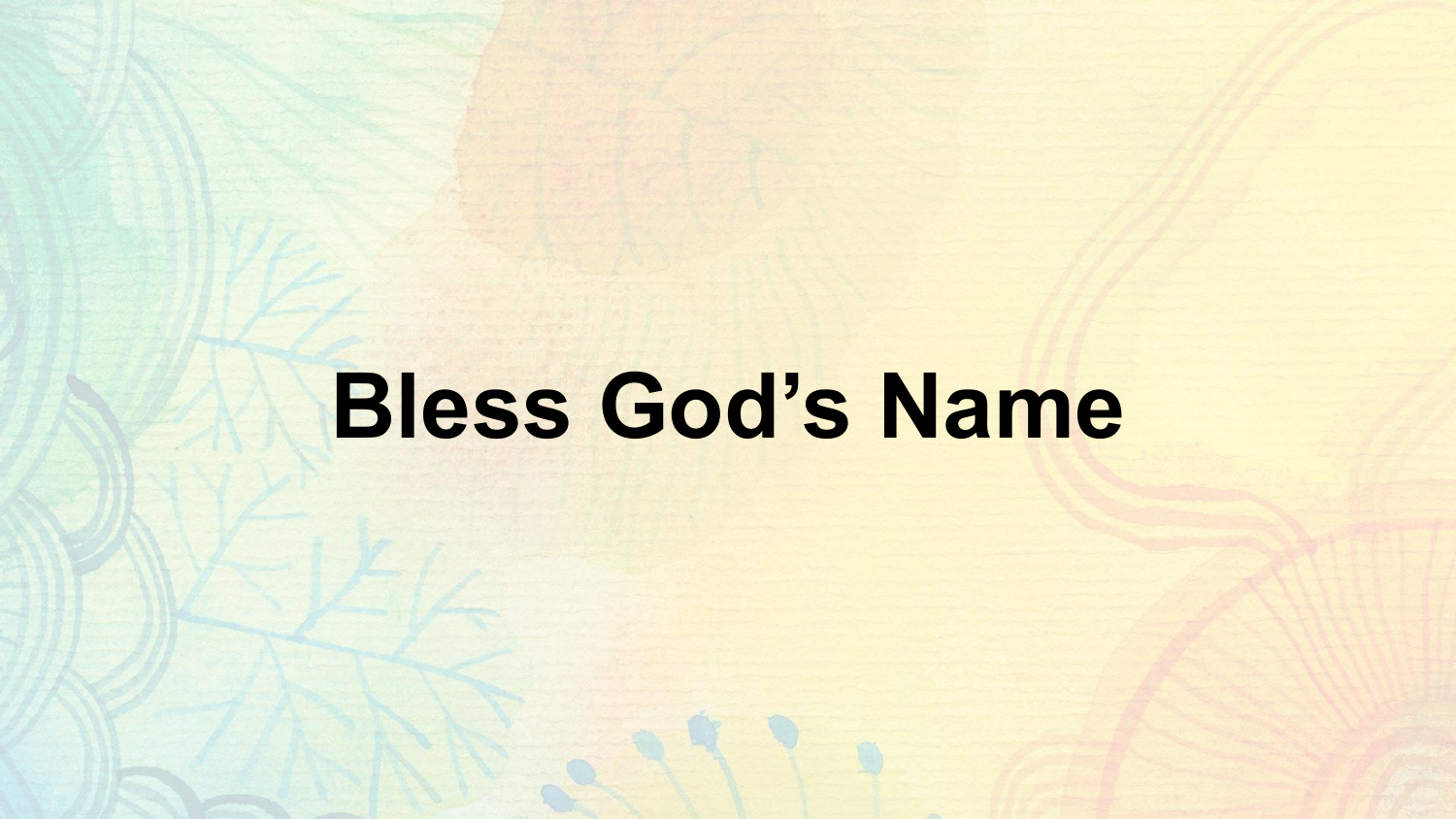How can we show respectful submission to God through our worship?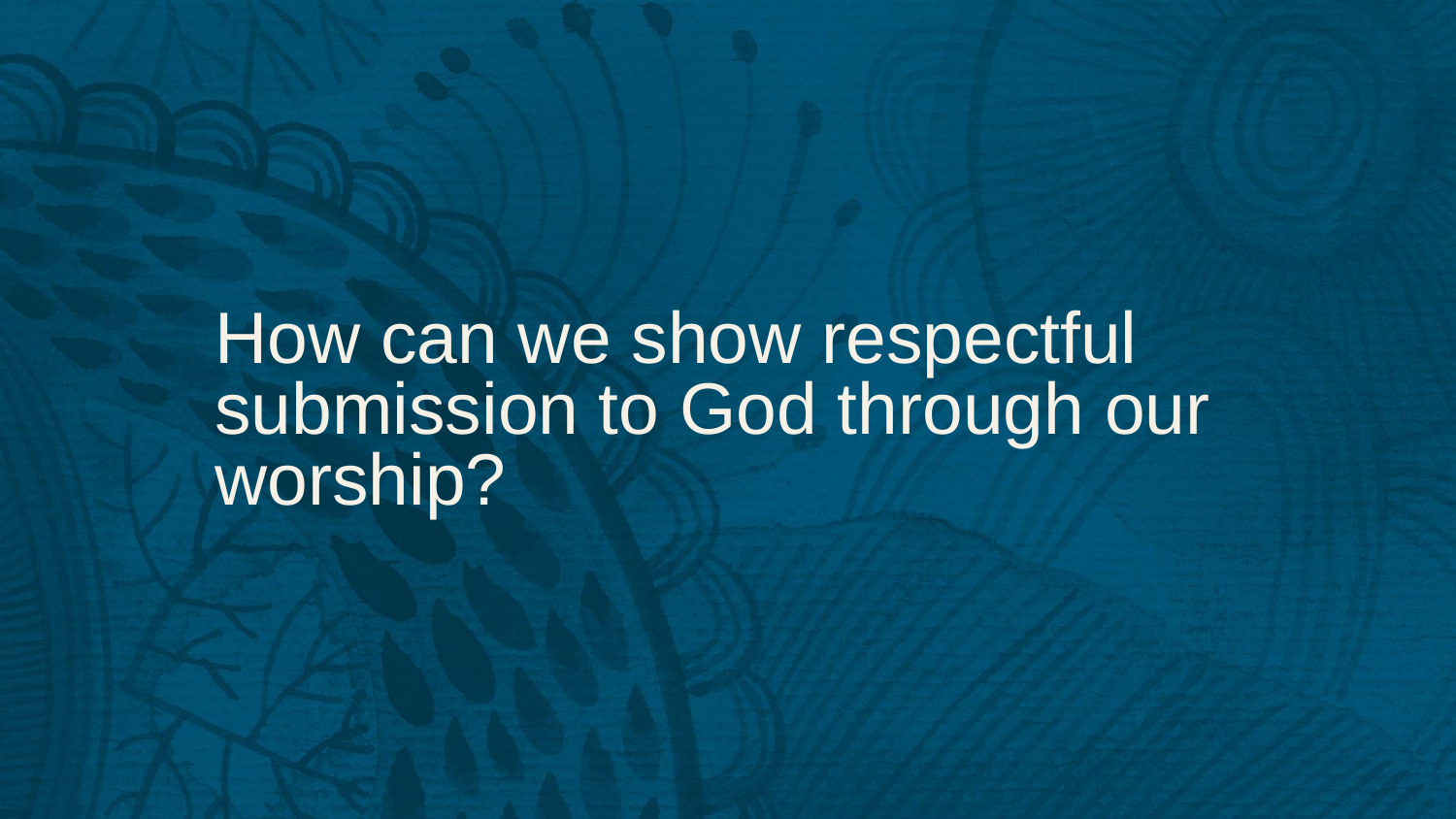## **Announce God's Salvation**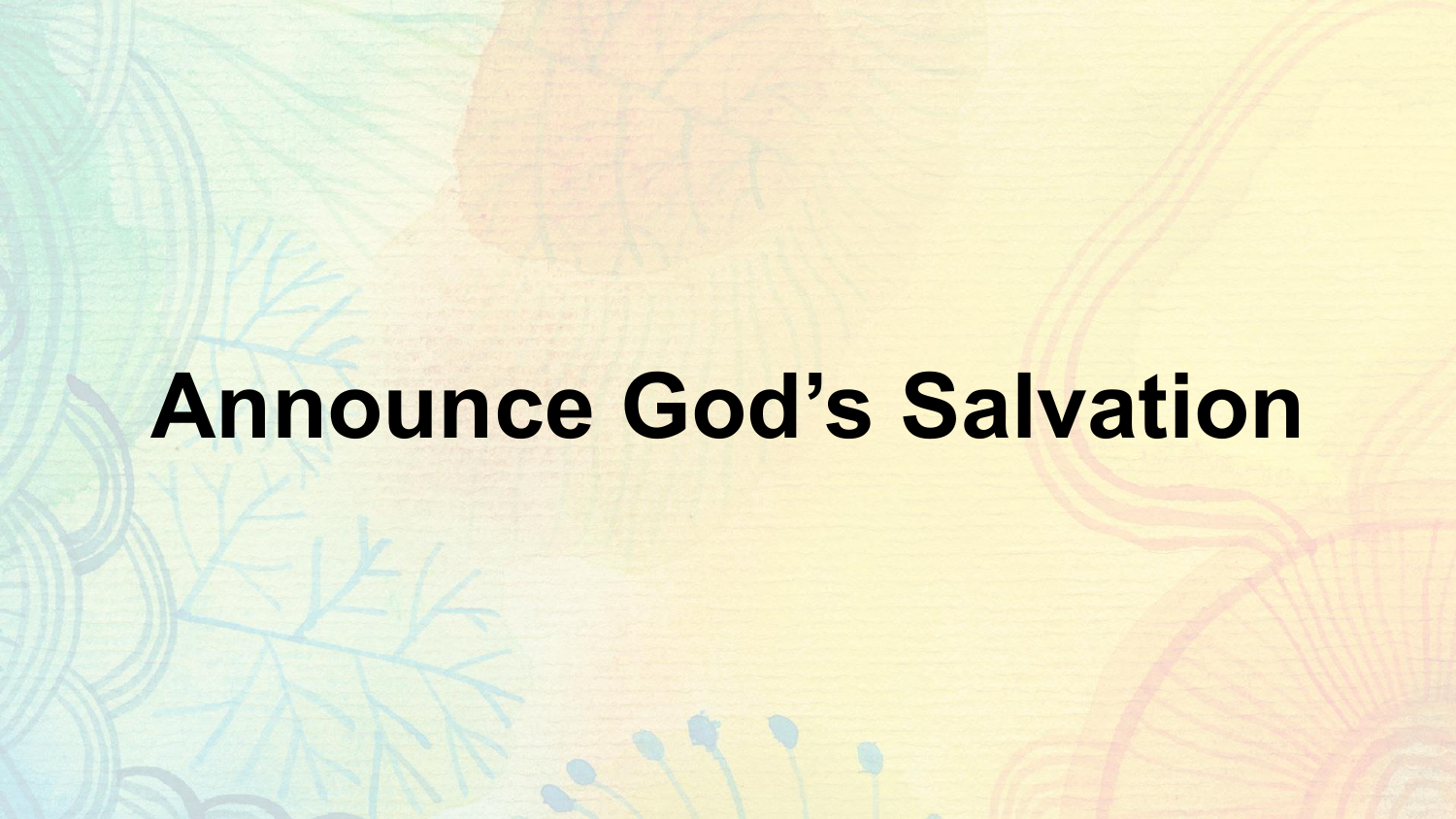#### **Declare God's Glory and Works**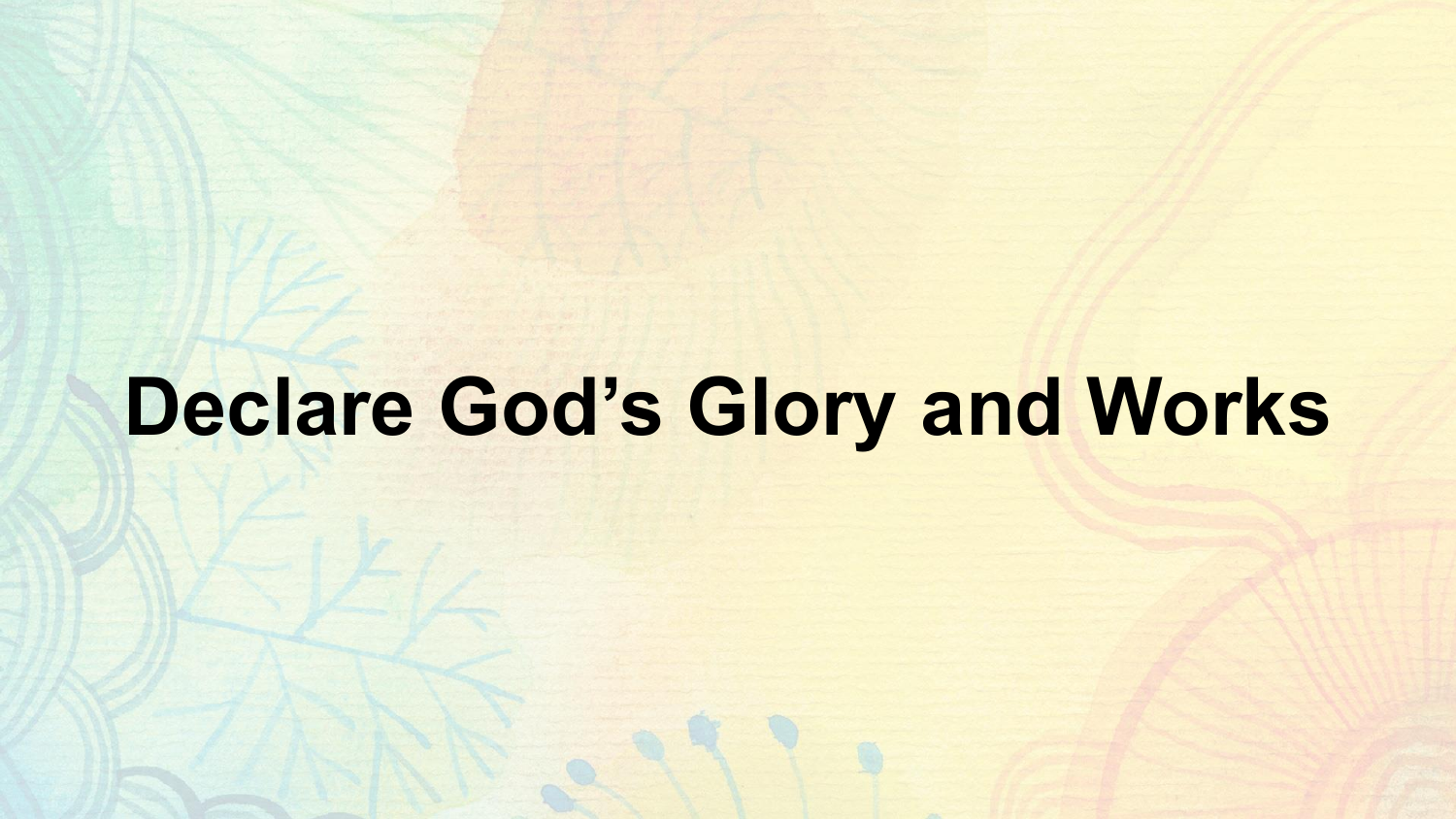What are some specific events, perhaps from your own life, that showcased God's glory?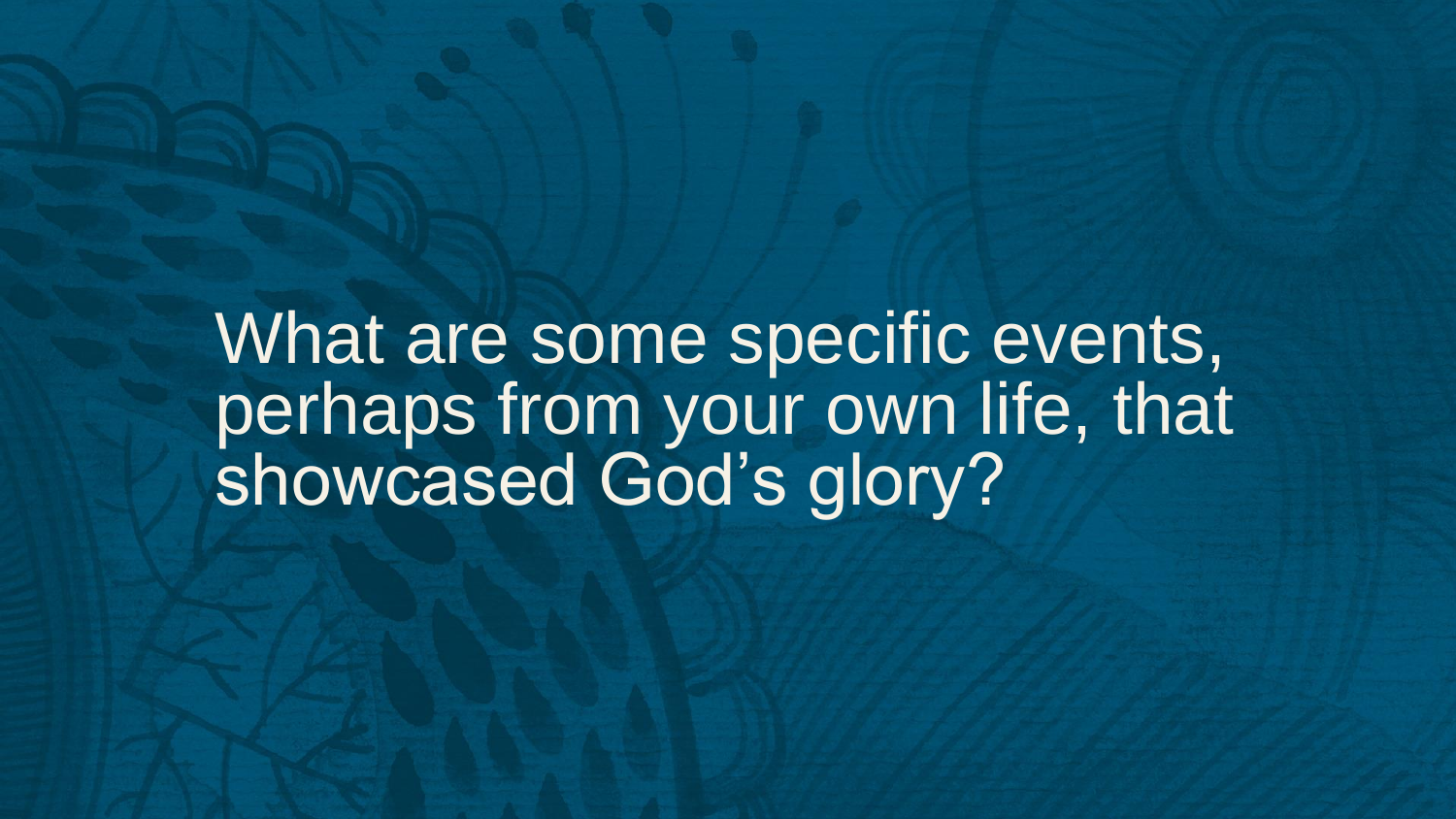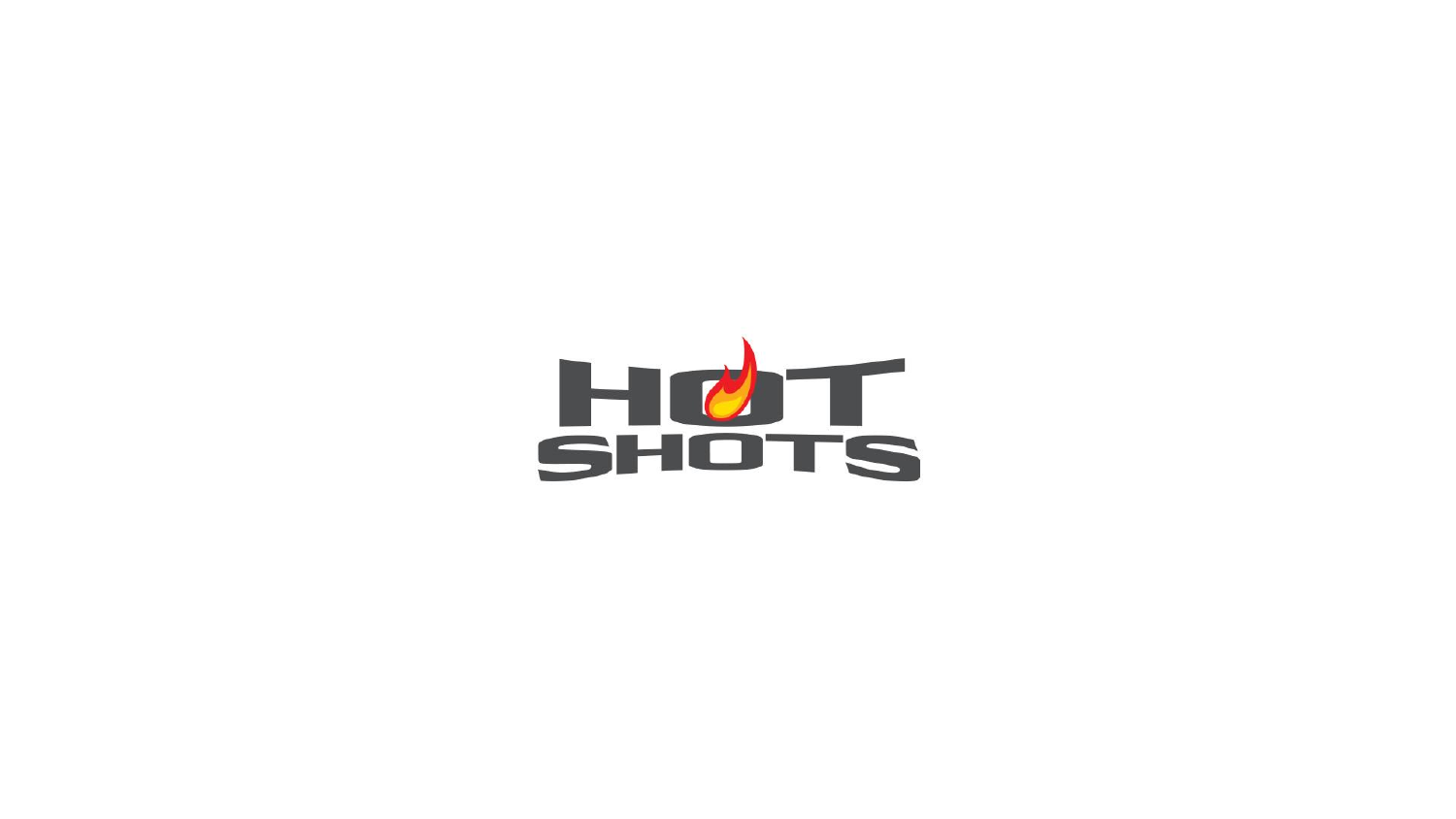#### LESSON 3

# **Why Should We Worship?**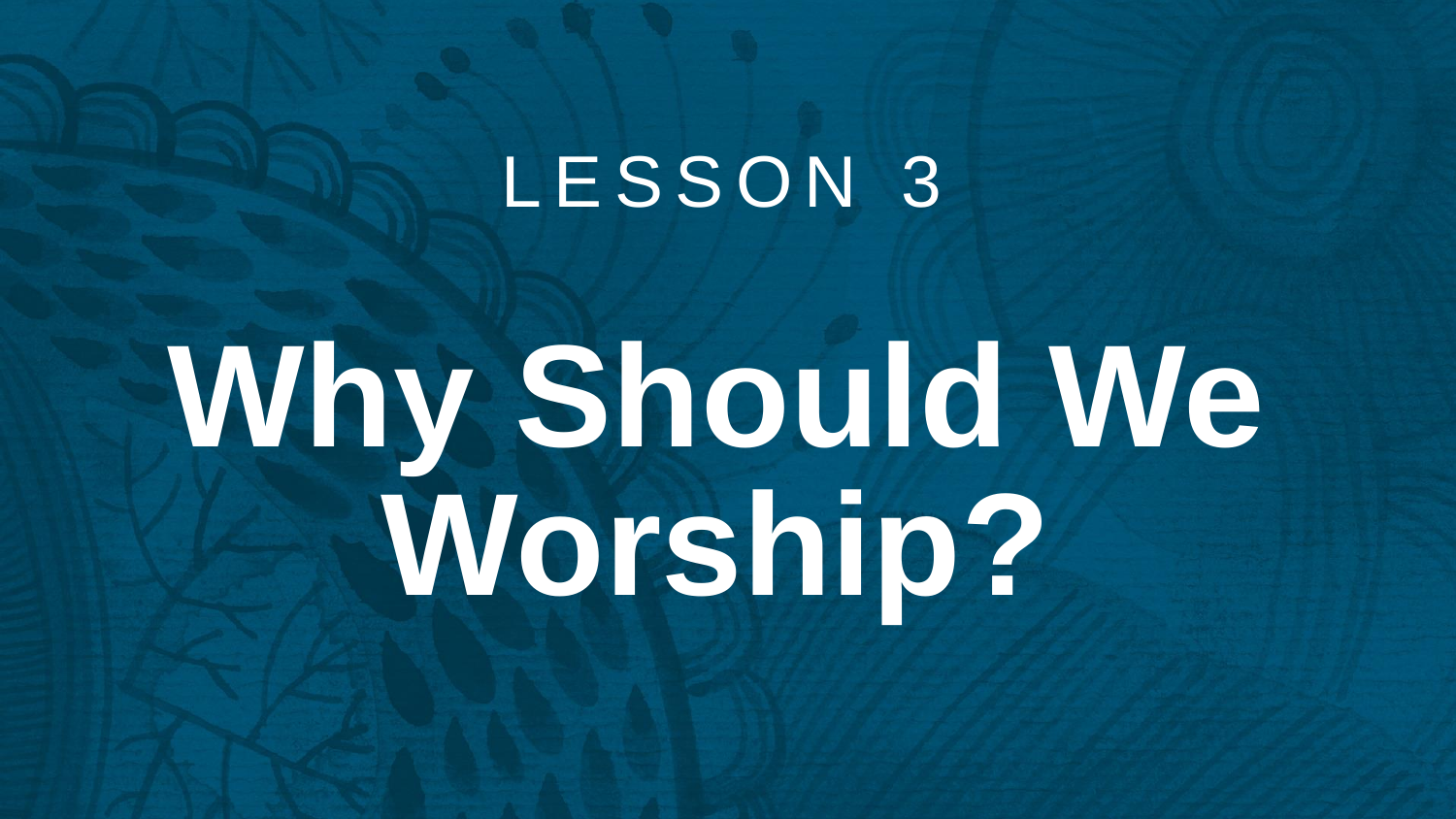## **God Is Great (v. 4a)**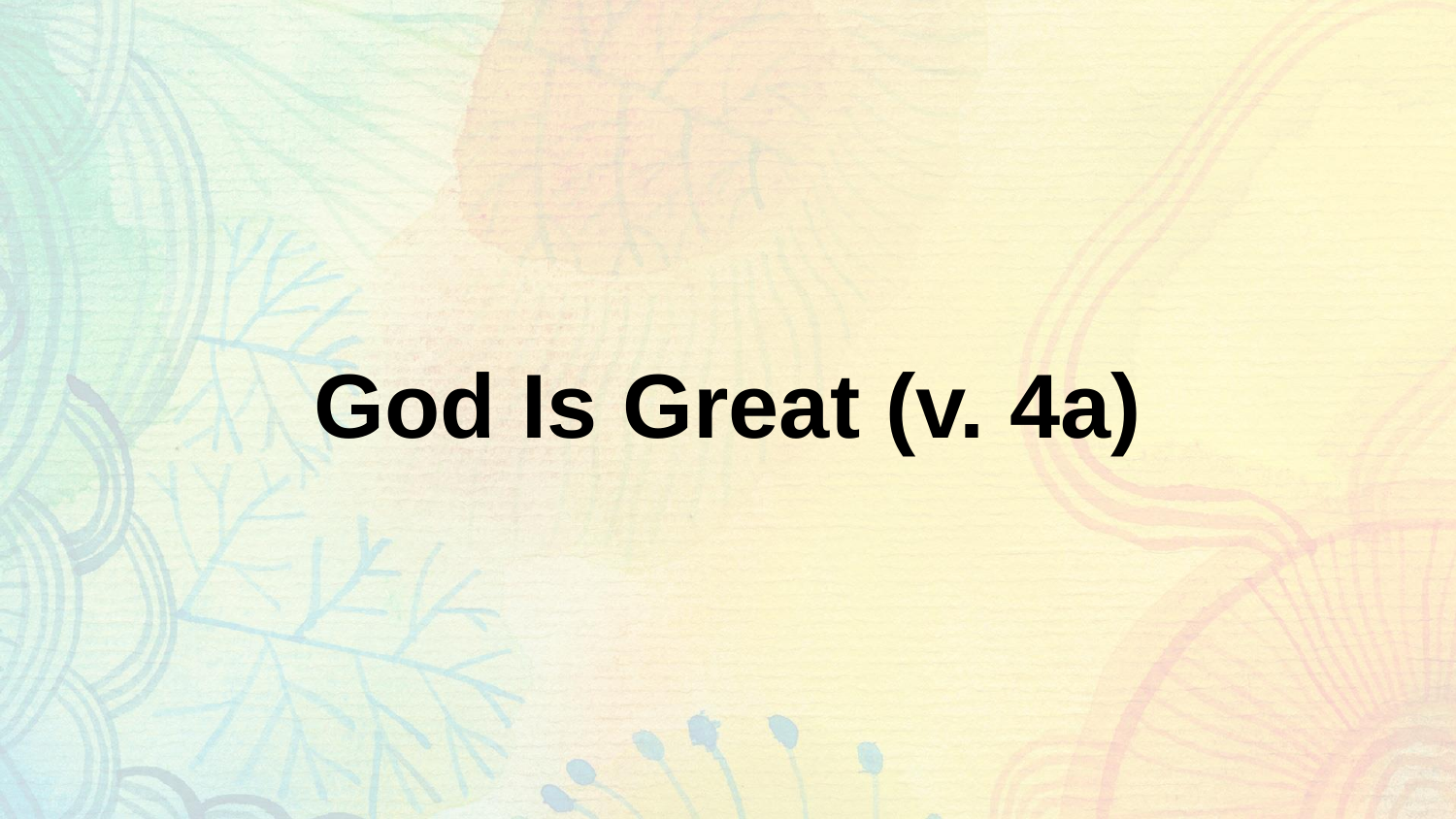What are some specific ways in which God surpasses all else?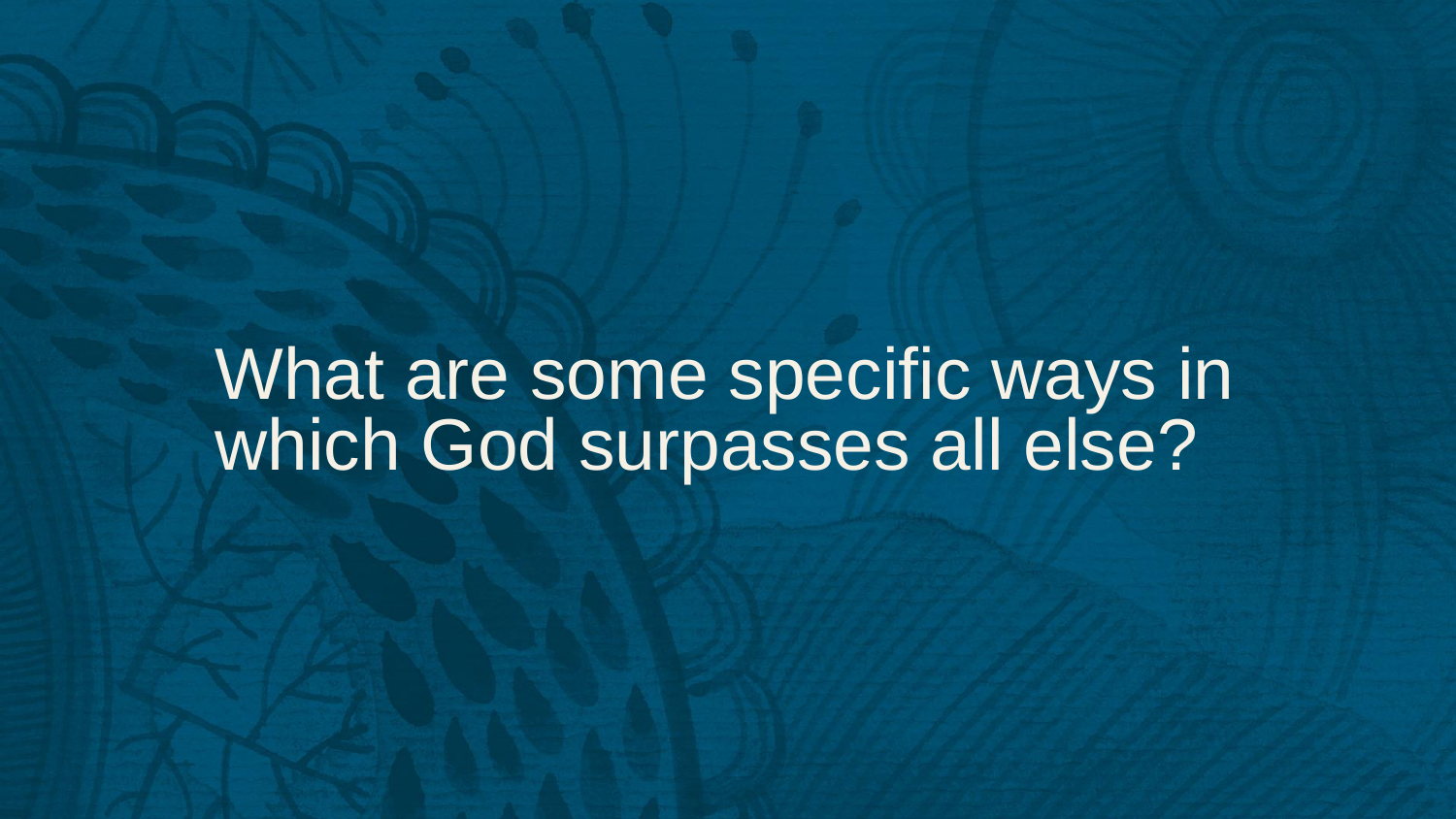## **Omnipotent**—All-powerful **Omniscient**—All-knowing; all-wise **Omnipresent**—Present everywhere at once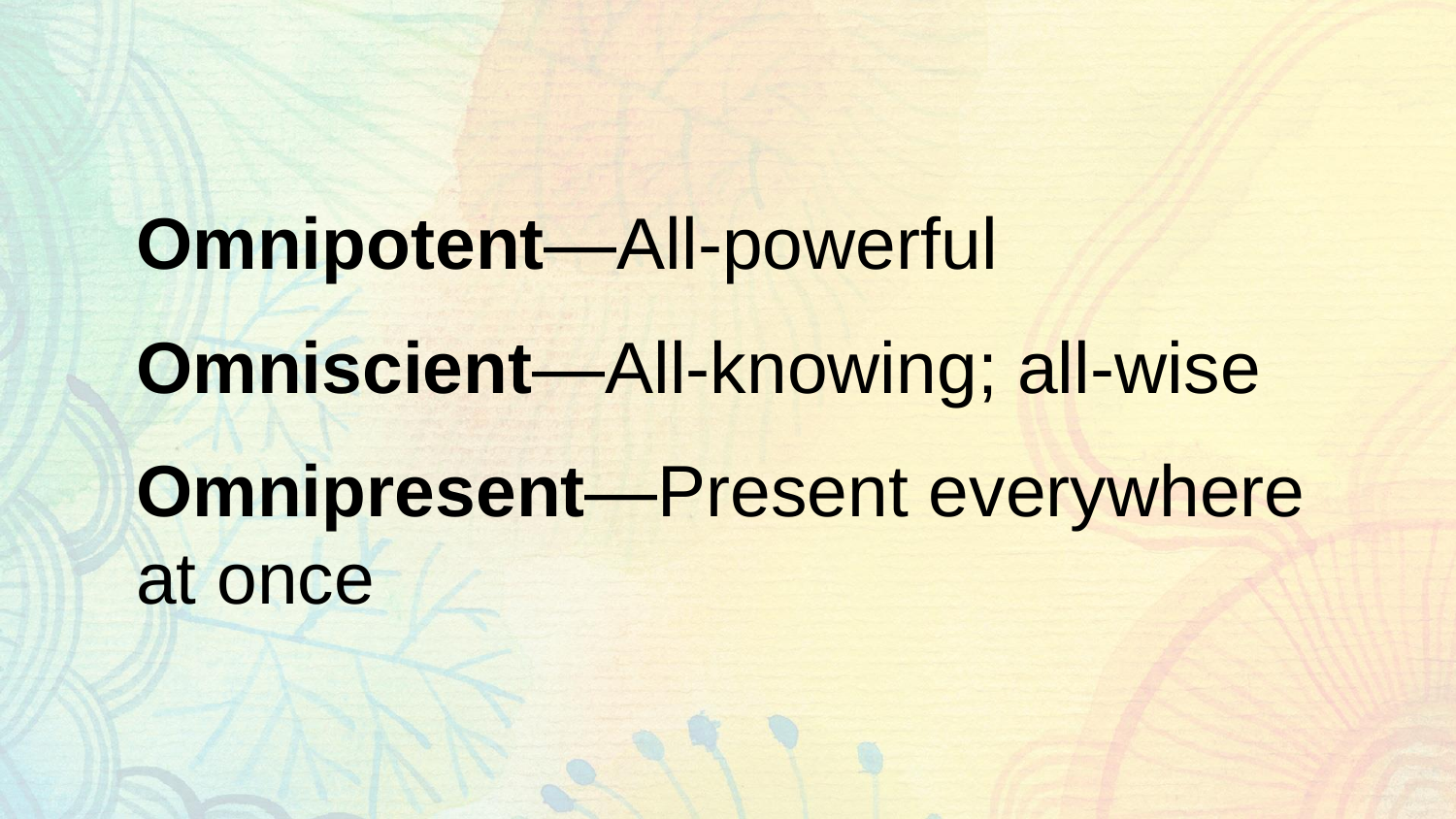### **God Surpasses All Idols (v. 4b)**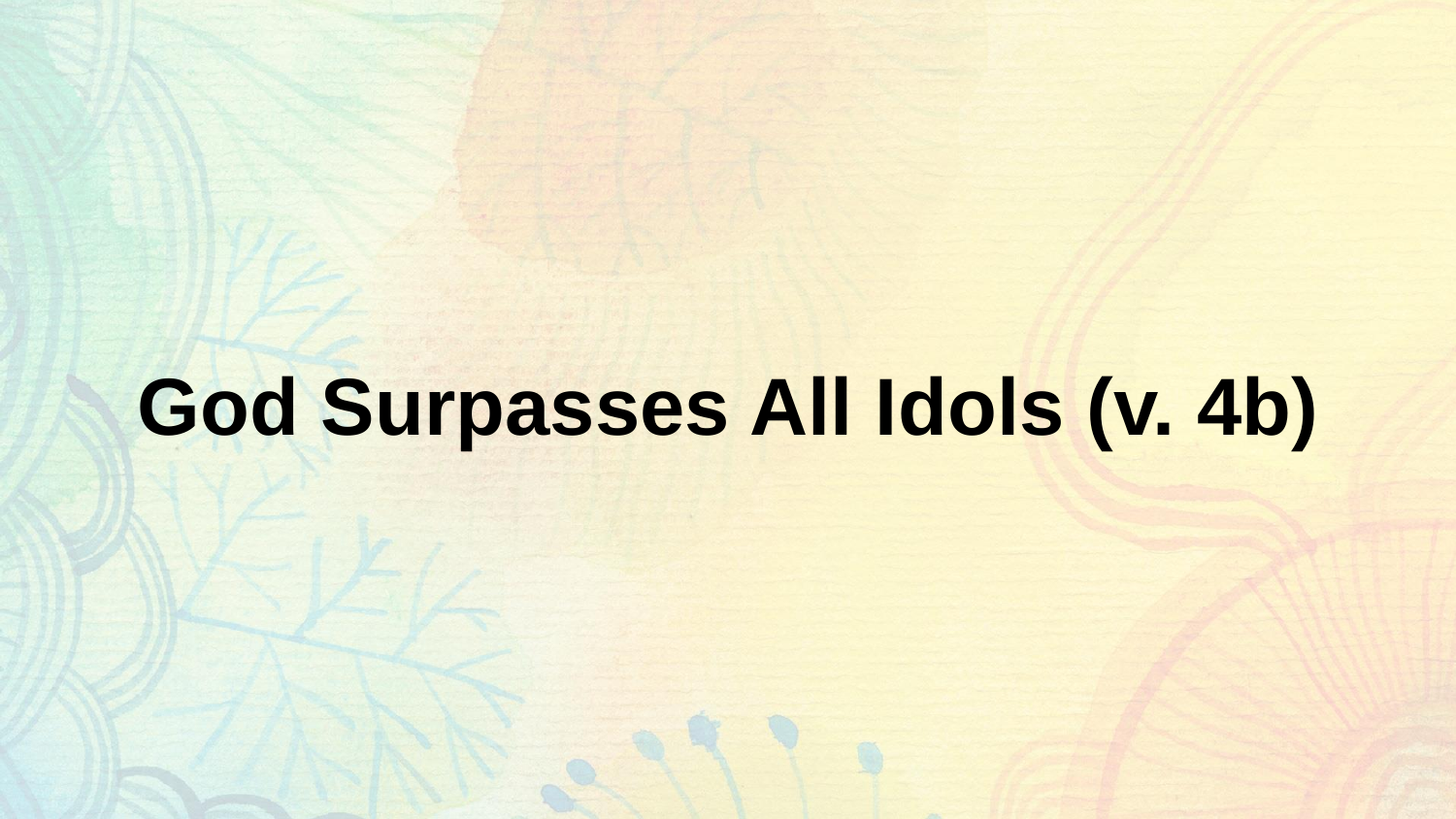### **God Created the Heavens (v. 5)**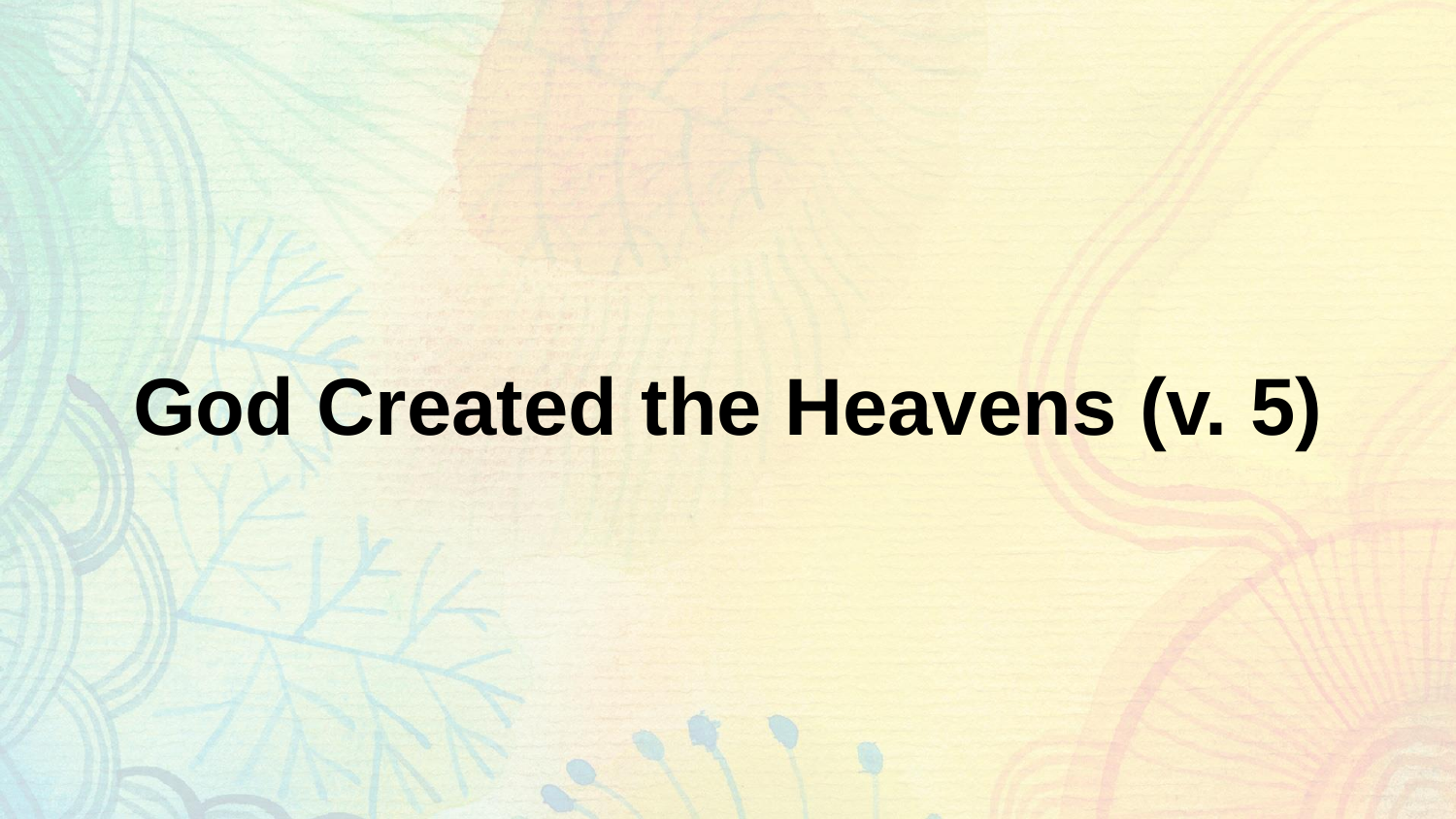## **God Resides in Glory (v. 6)**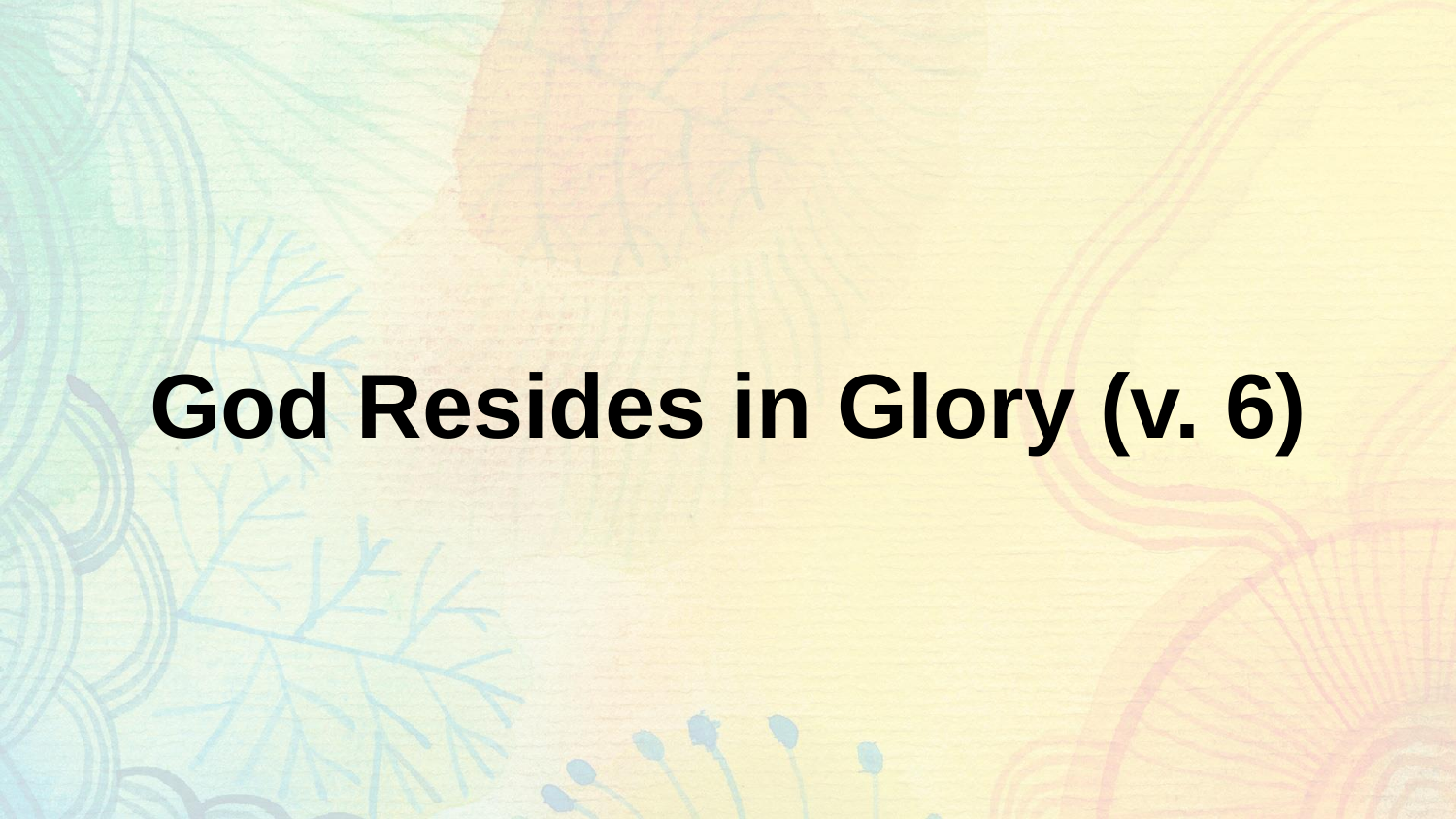## **Reasons to Worship God**

- **1. Luke 4:8**
- **2. Psalm 150:1**
- **3. Revelation 4:11**
- **4. 1 Peter 2:9**
- **5. Colossians 3:16**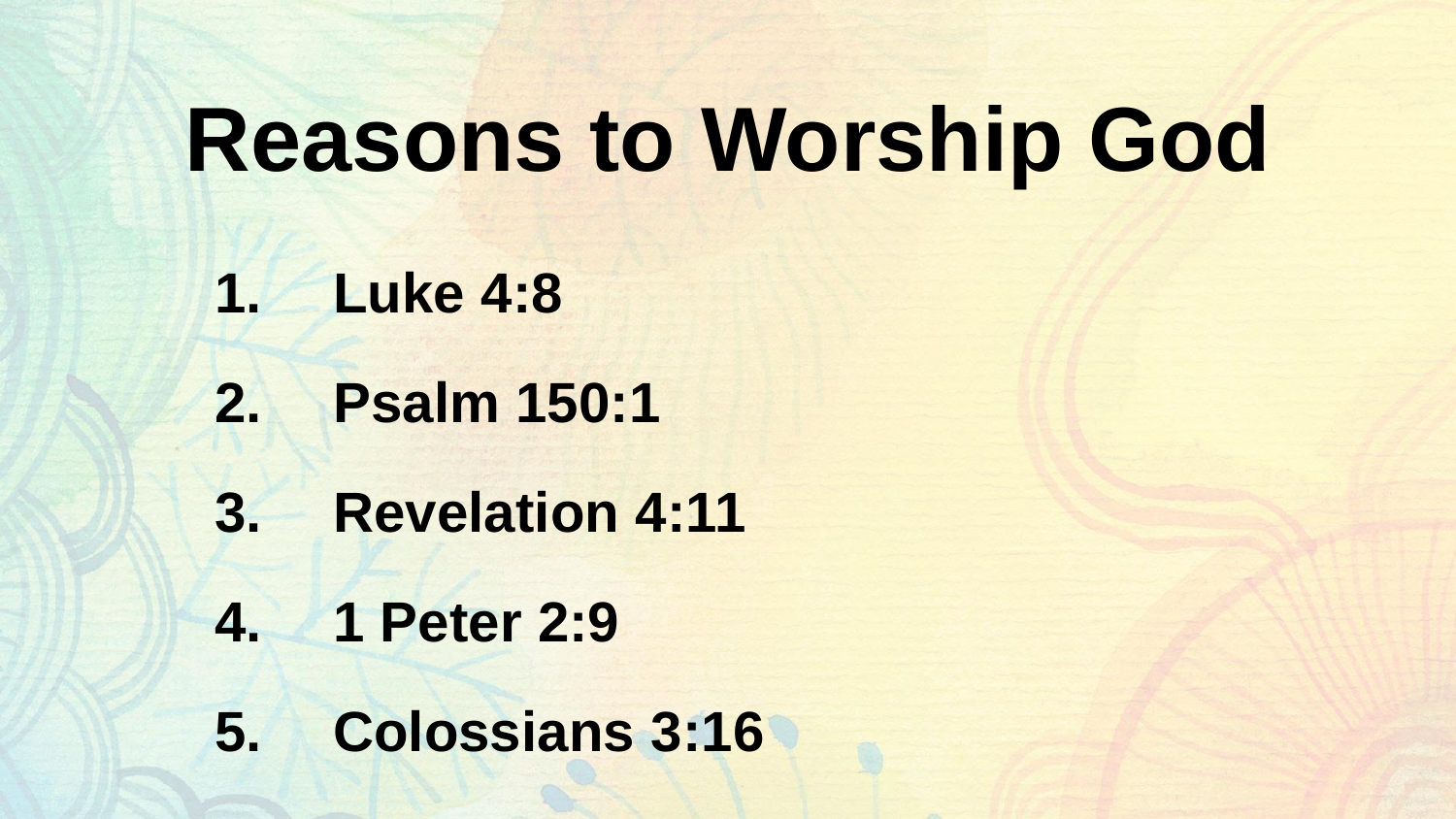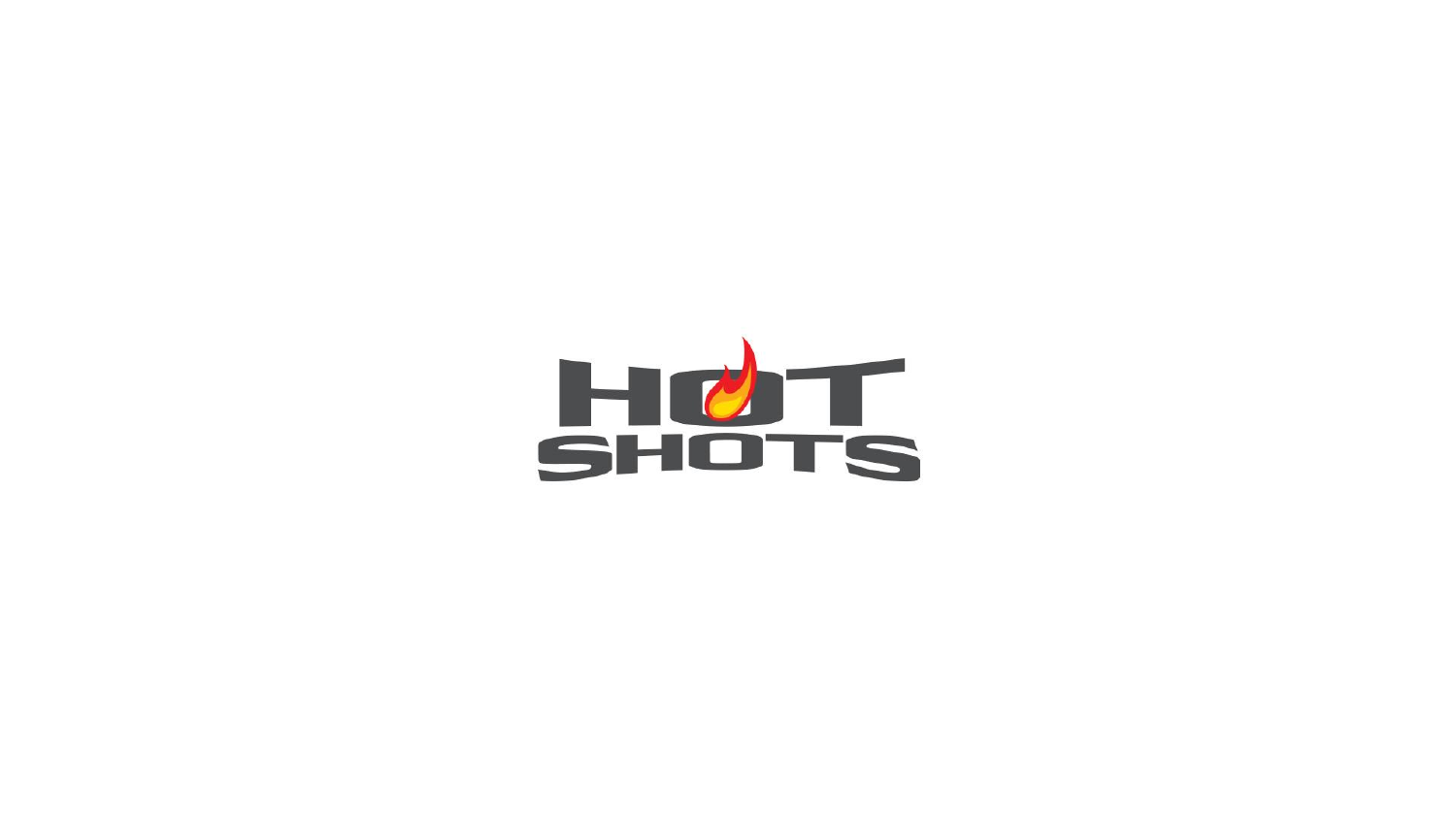#### LESSON 4

# **How Should We Worship God?**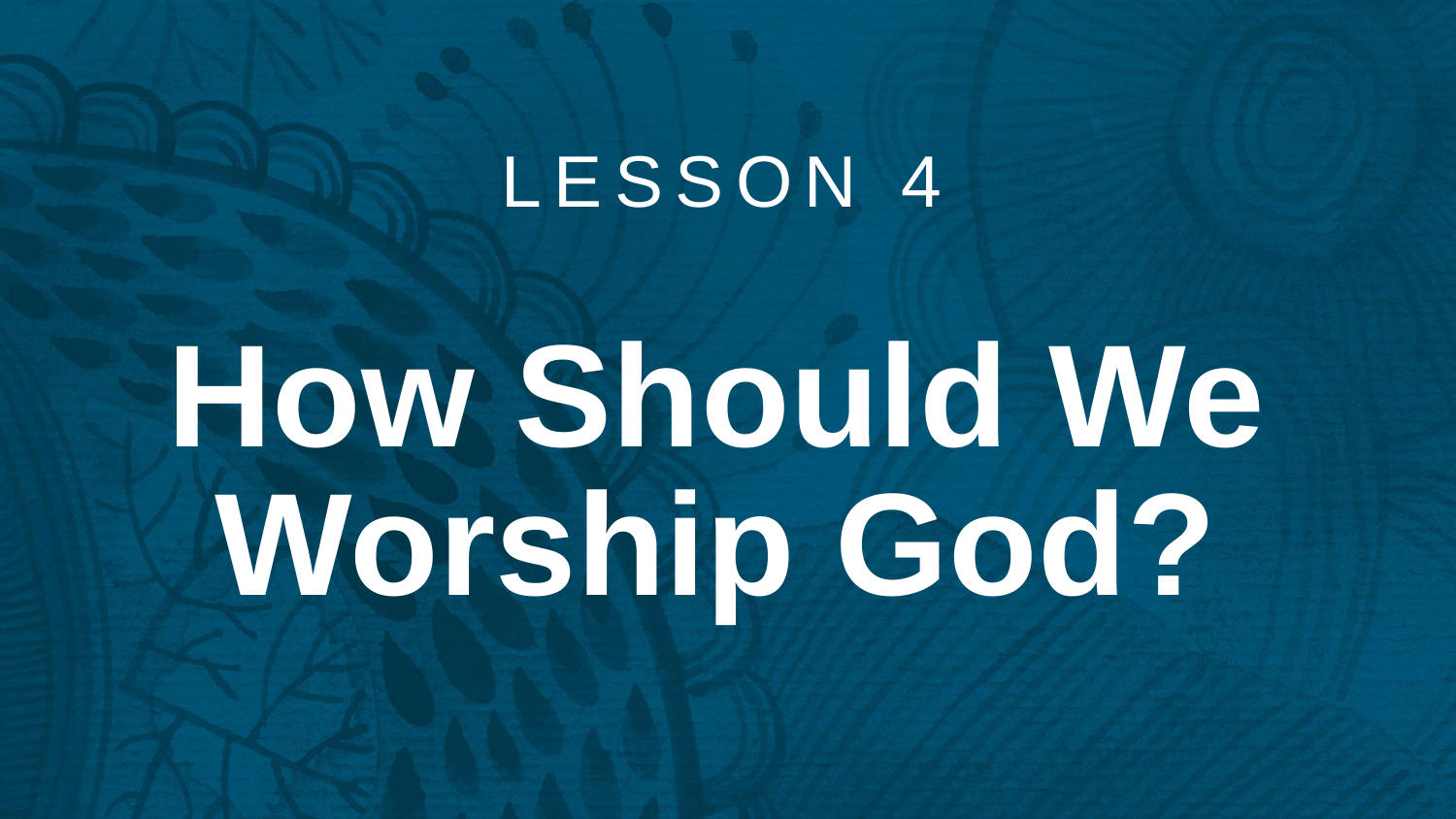## **Ascribing Glory to God (vv. 7–8a)**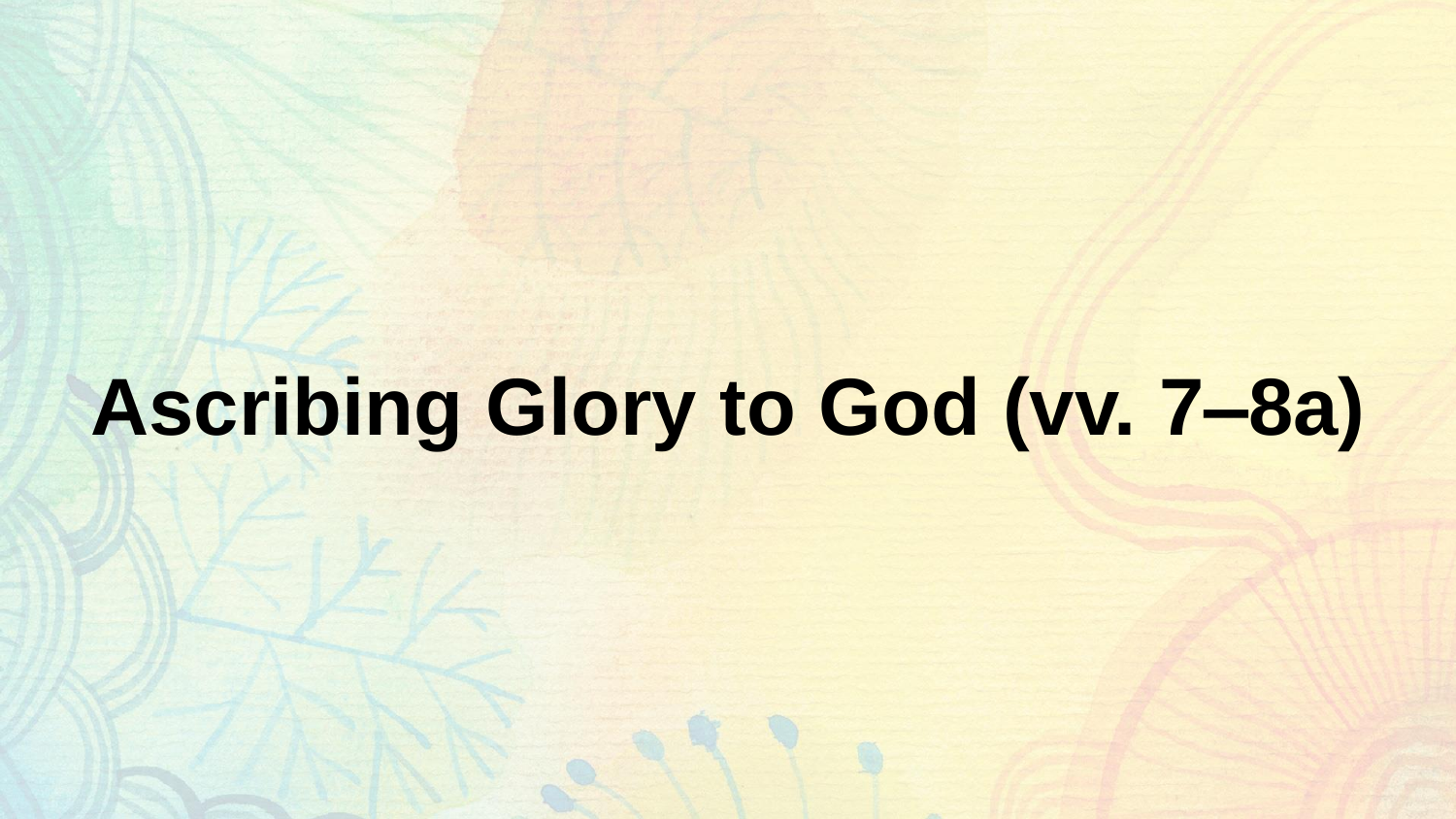Is it possible to worship something other than God while appearing to worship God?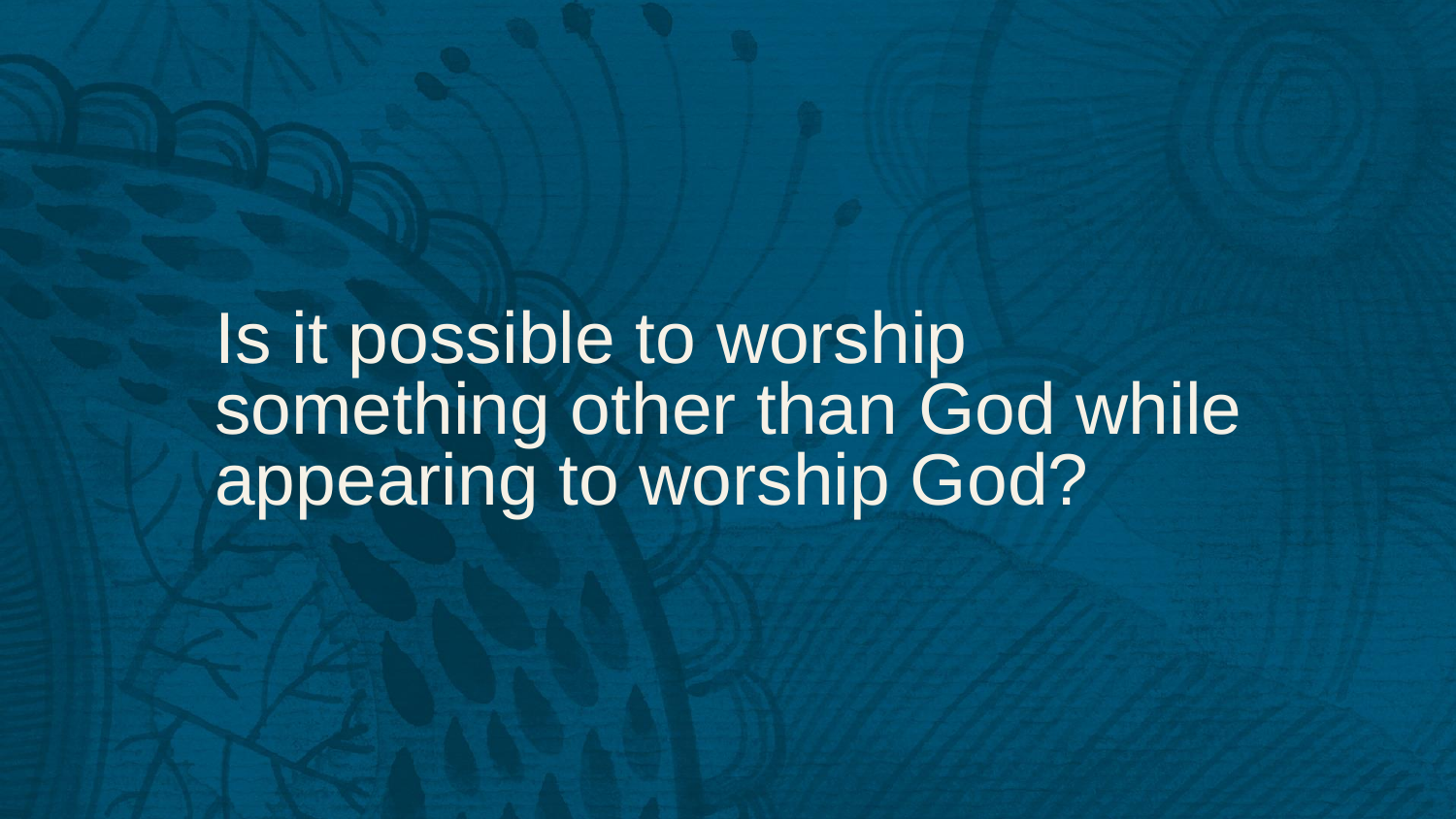#### What are some things we may be worshiping besides God?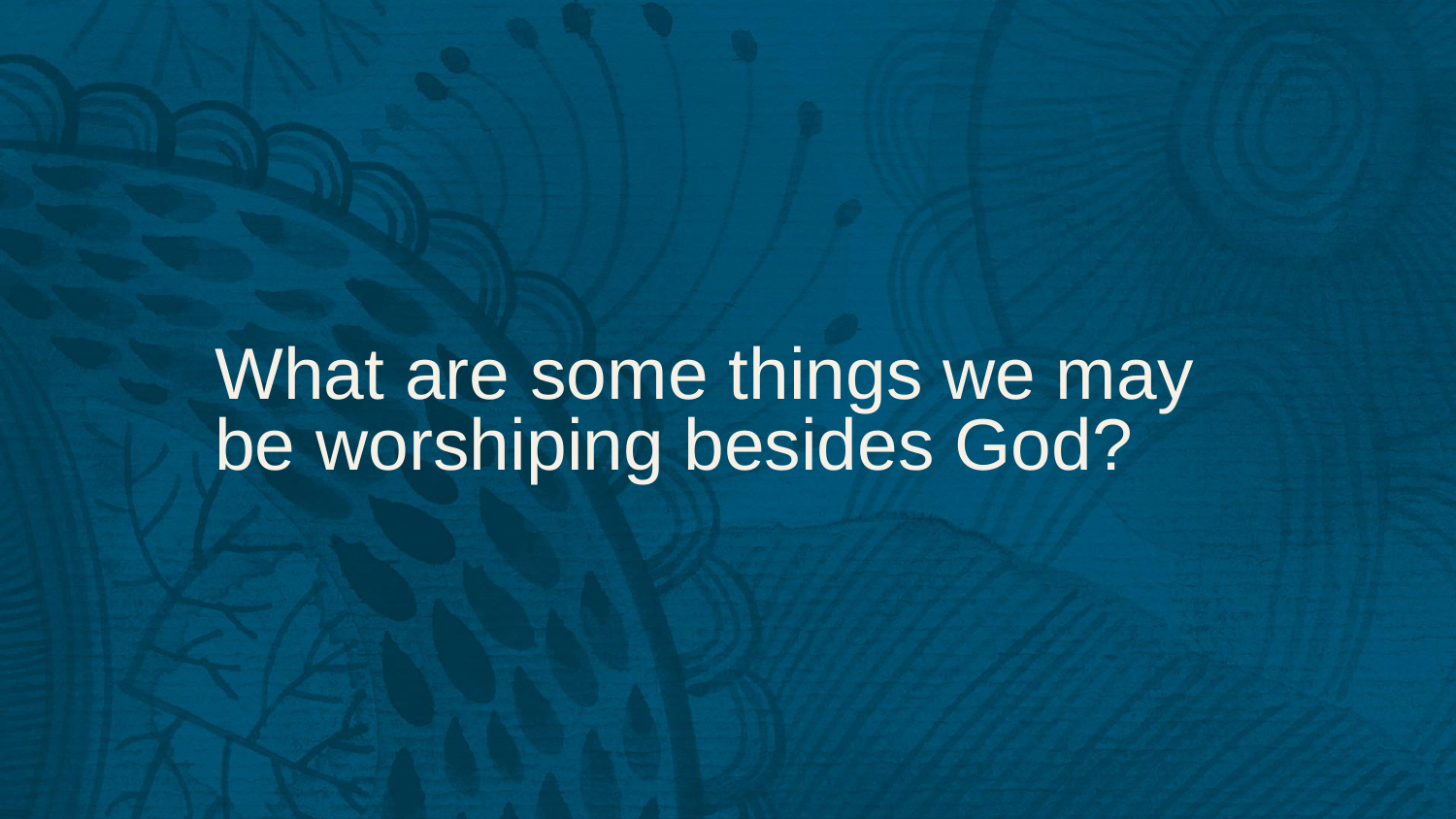#### What do you hope to achieve in your life?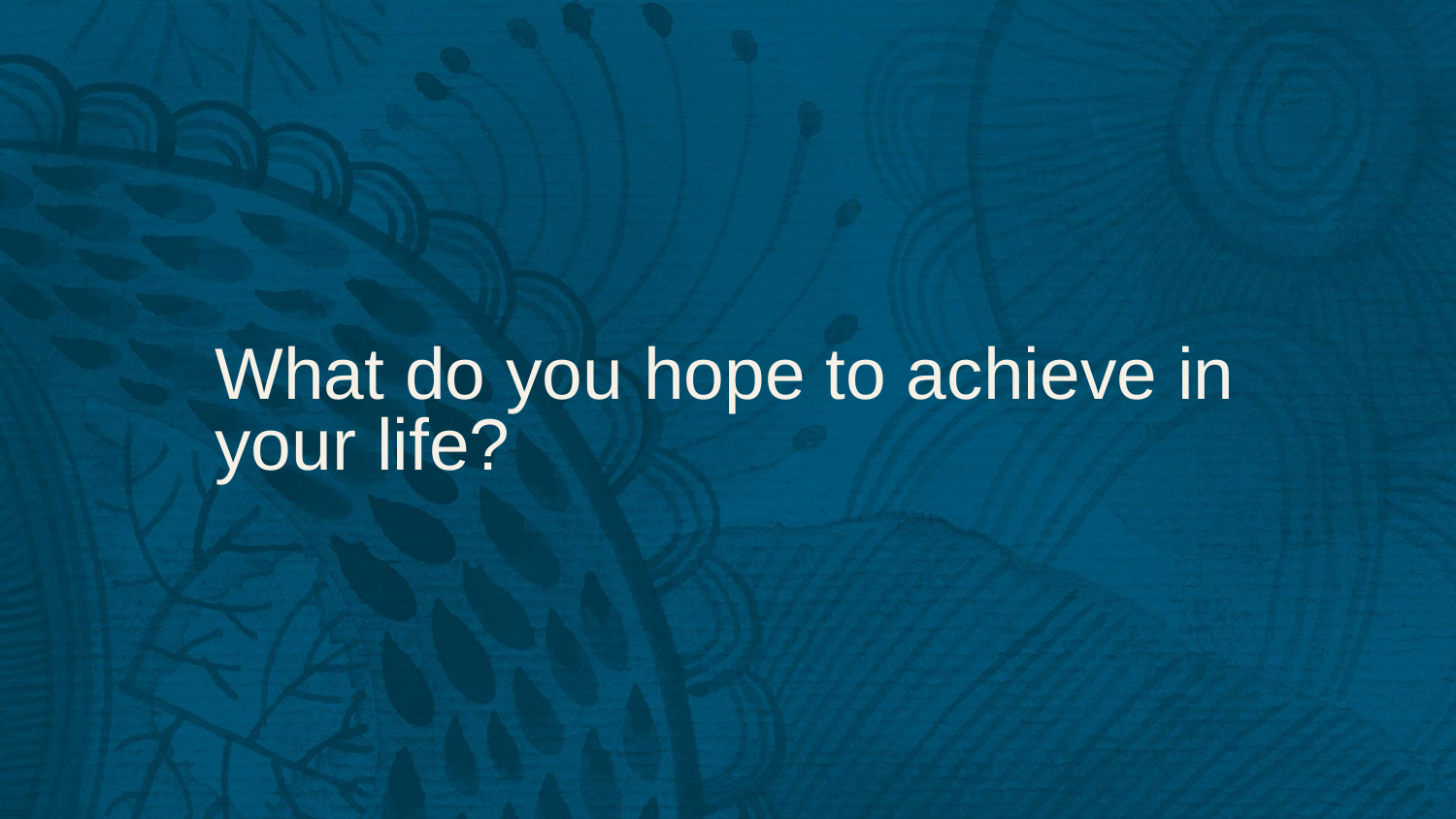#### How can you give glory to God for what you will accomplish?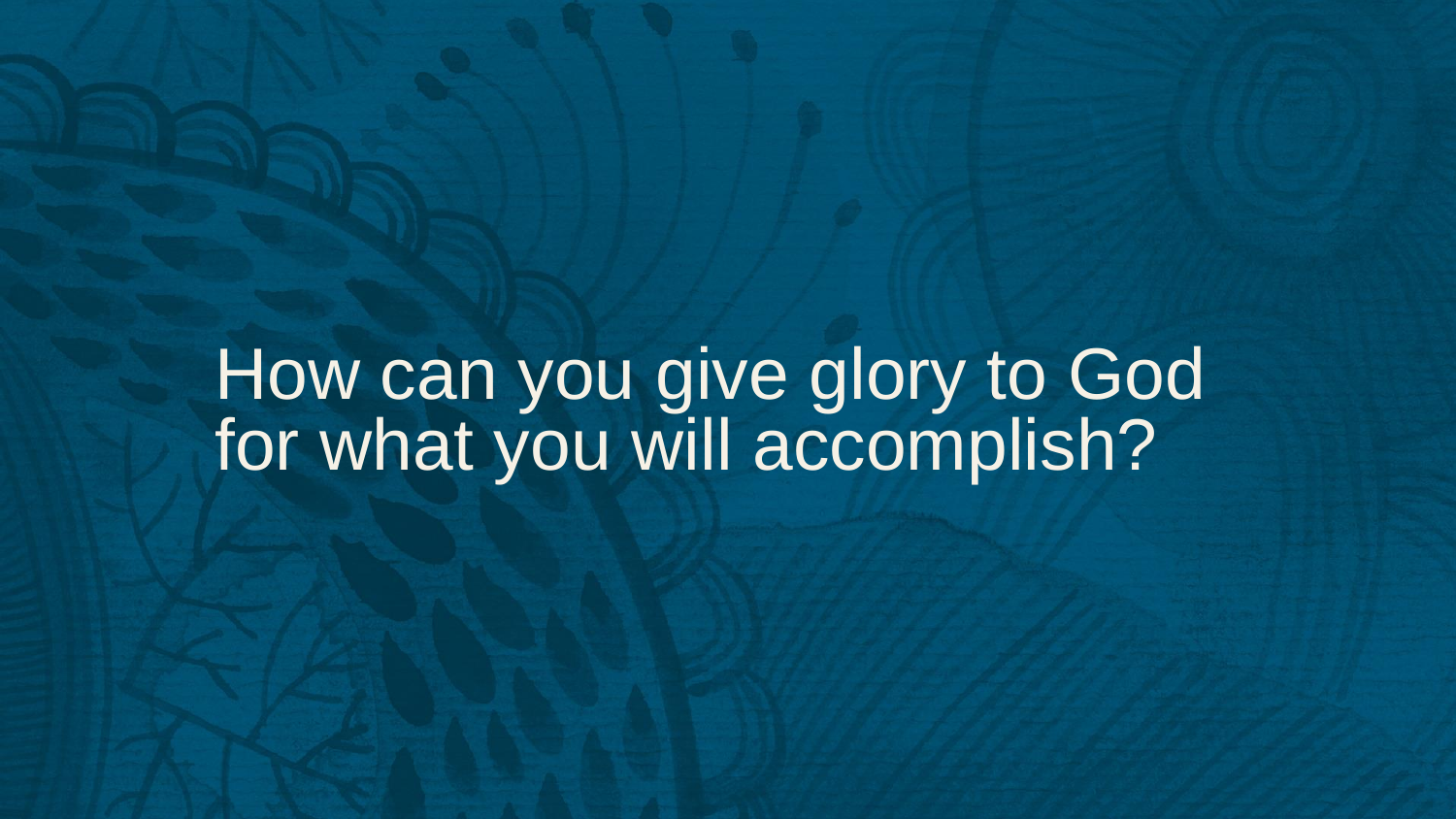## **Bringing an Offering (v. 8b)**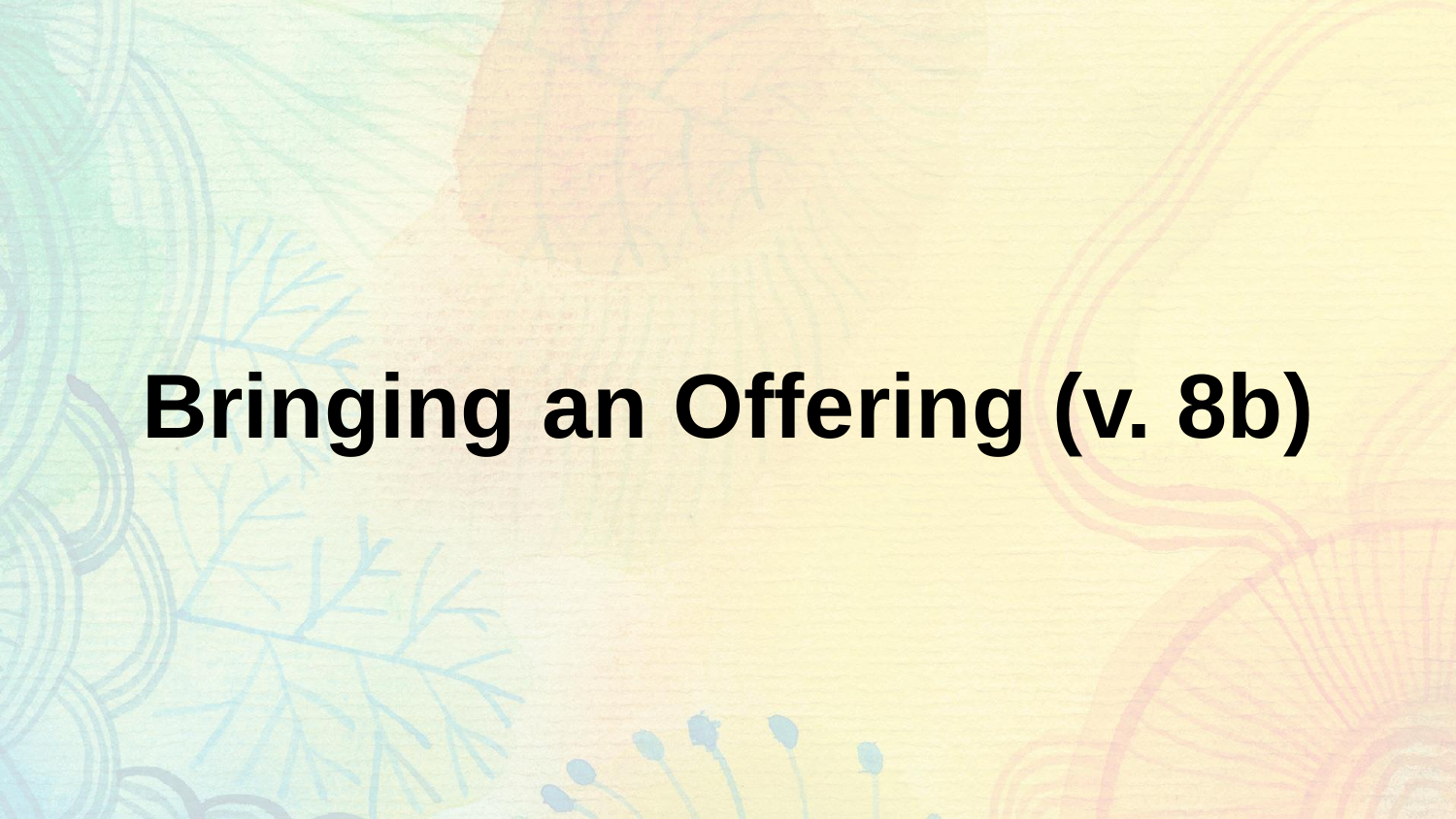#### How does an unwillingness to give to others manifest pride?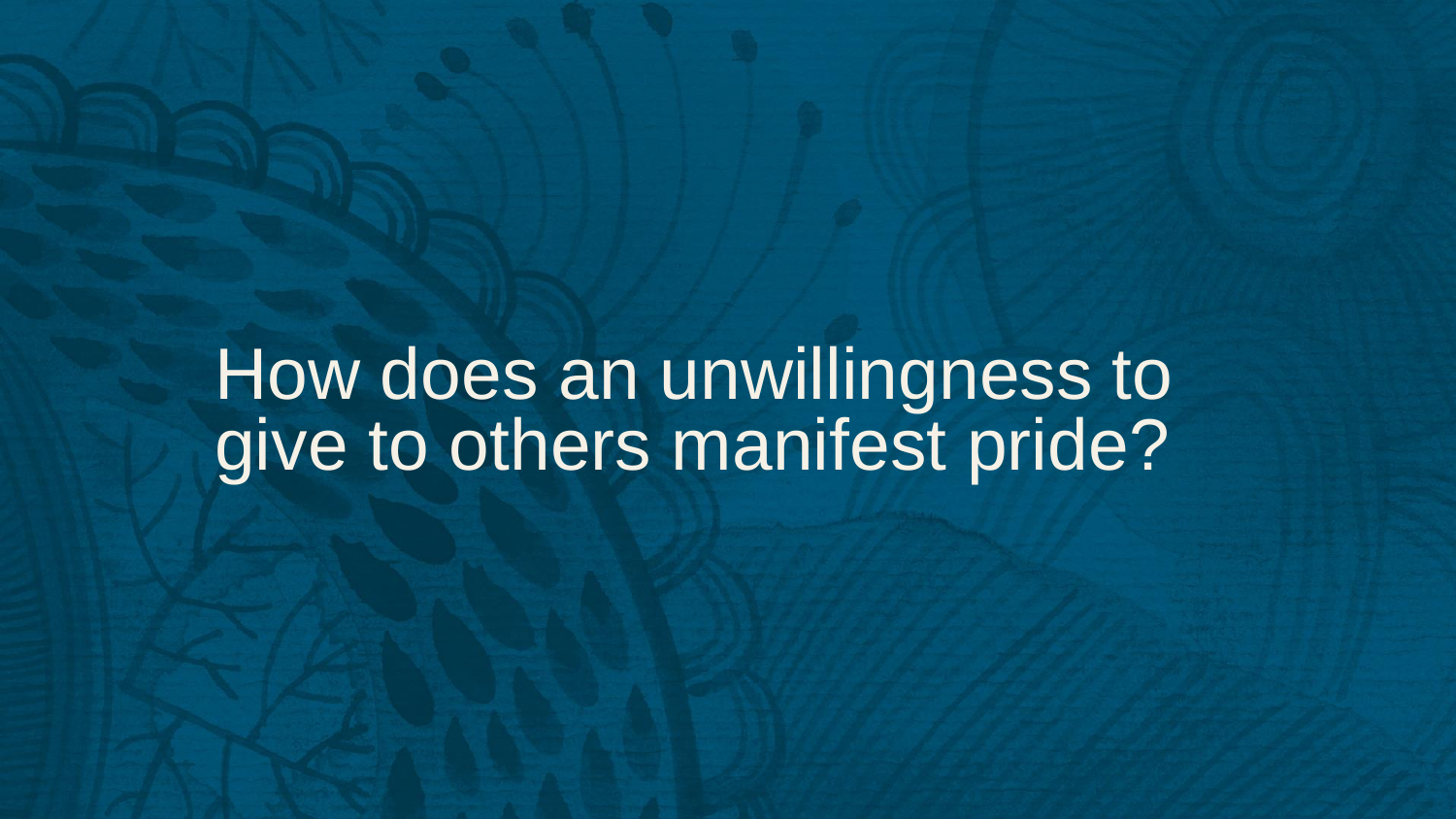#### **Presenting Oneself in Holiness (v. 9a)**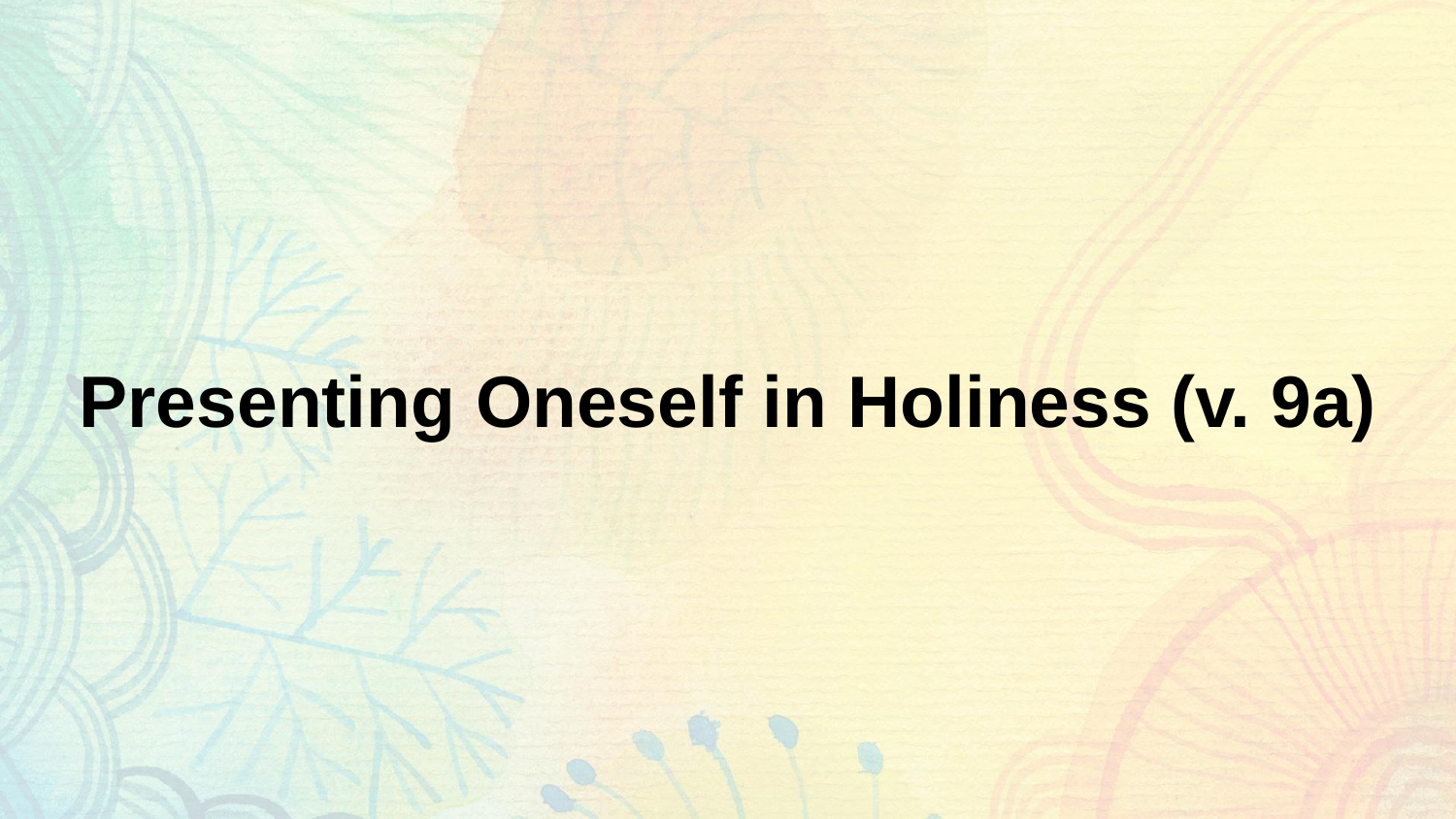Does God have a right to ask us to display holiness—evidence that we belong to Him—in all areas of life?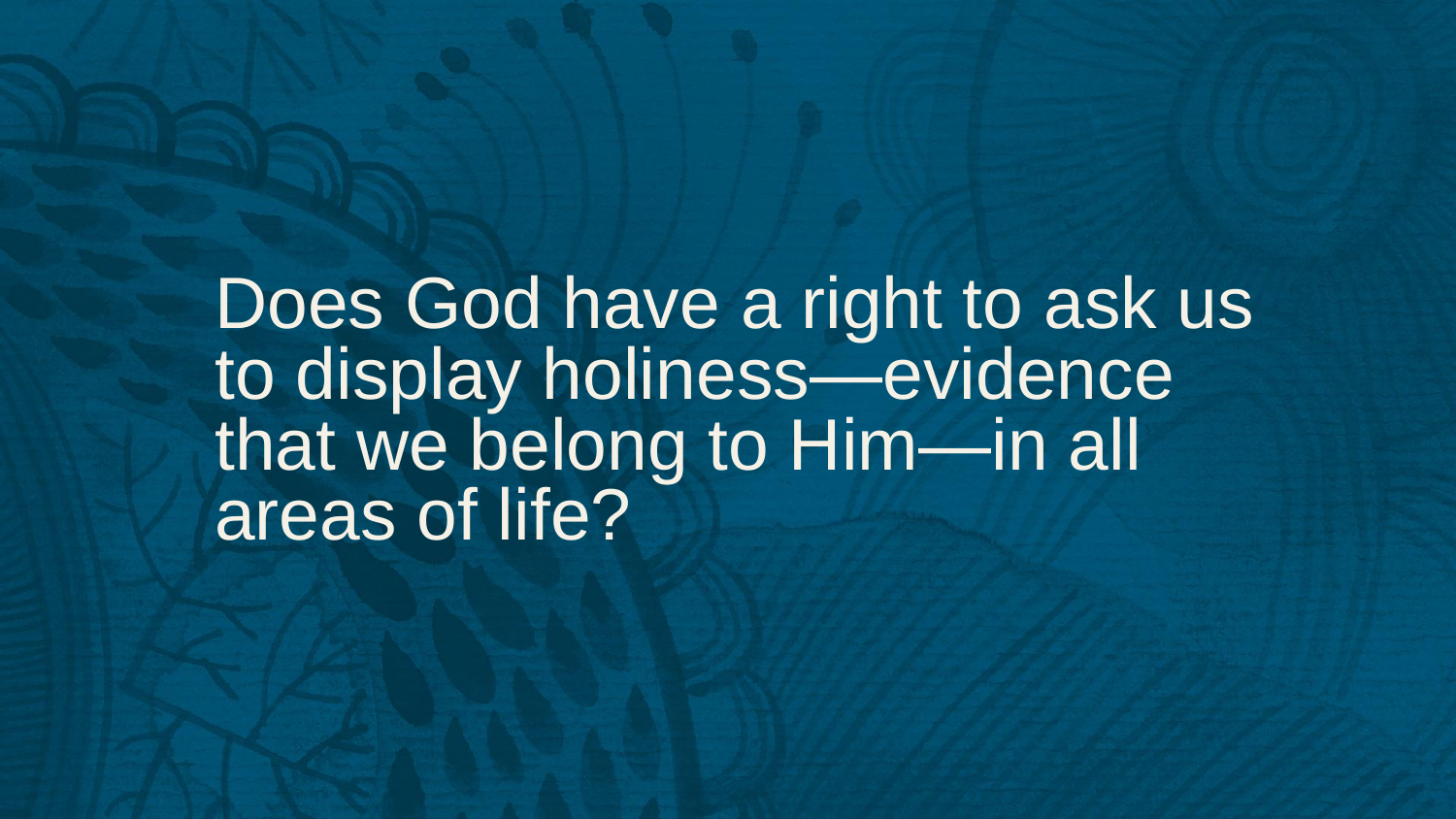## **Fearing God (v. 9b)**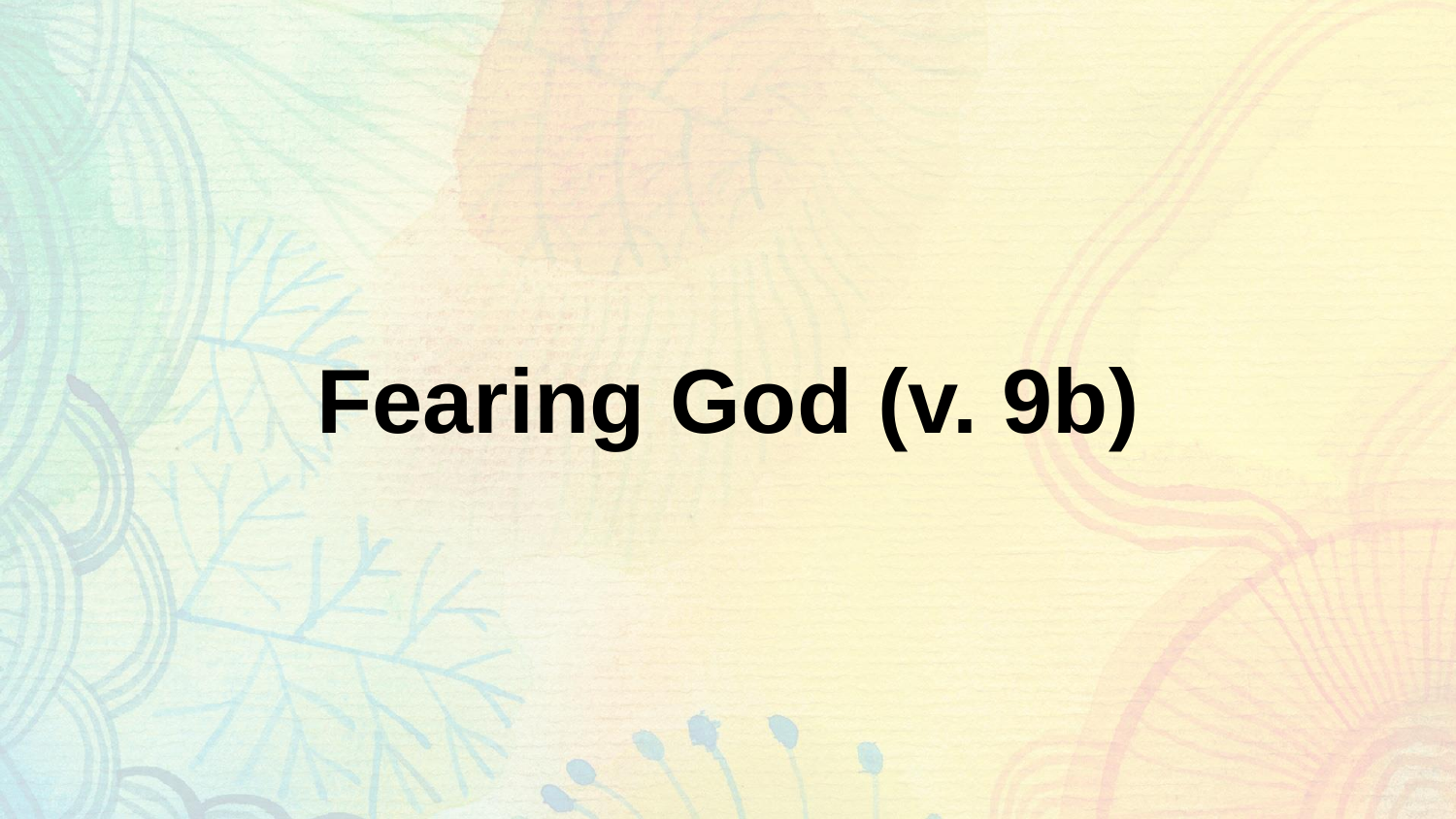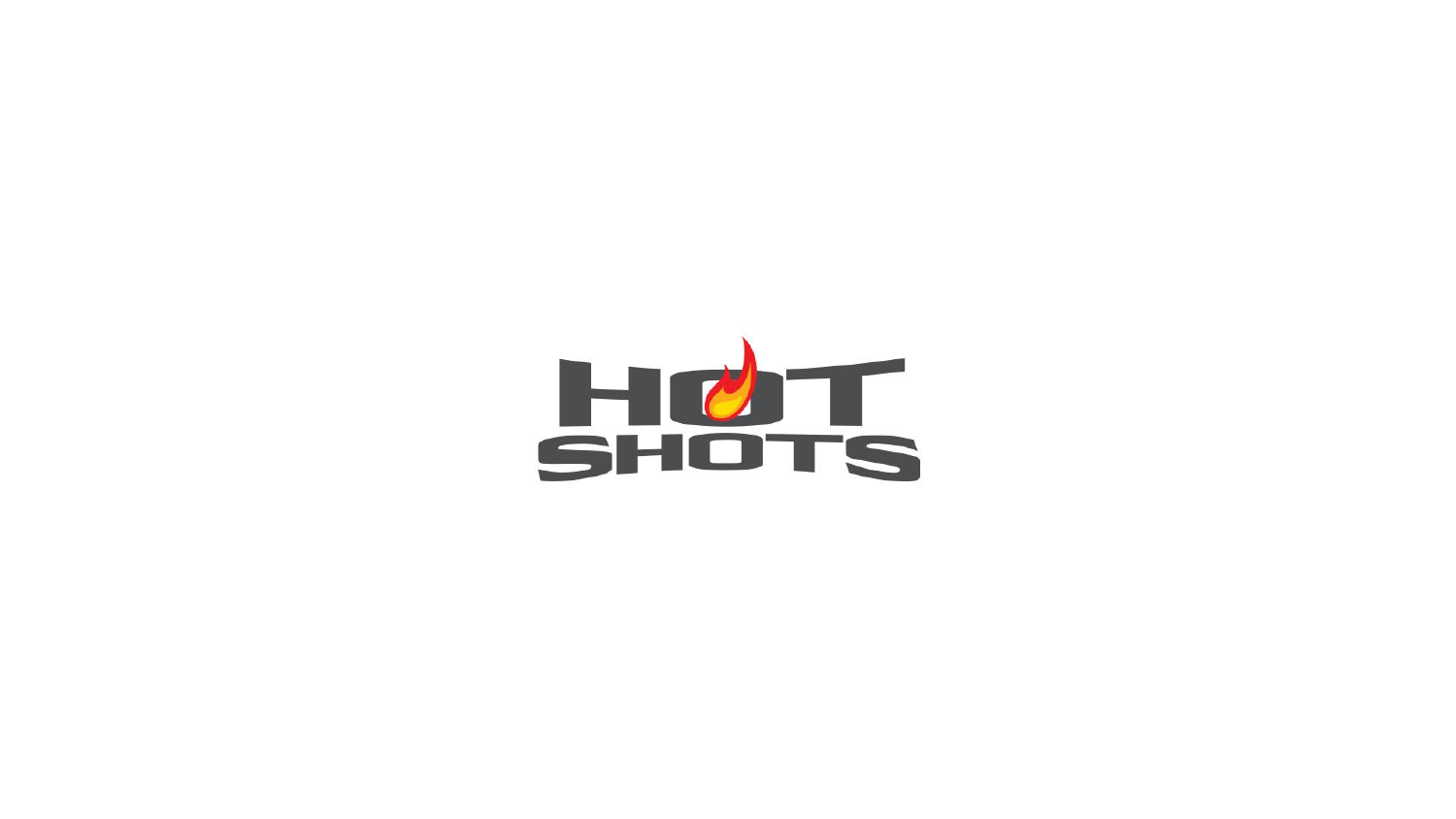#### LESSON 5

# **Who Should Worship God?**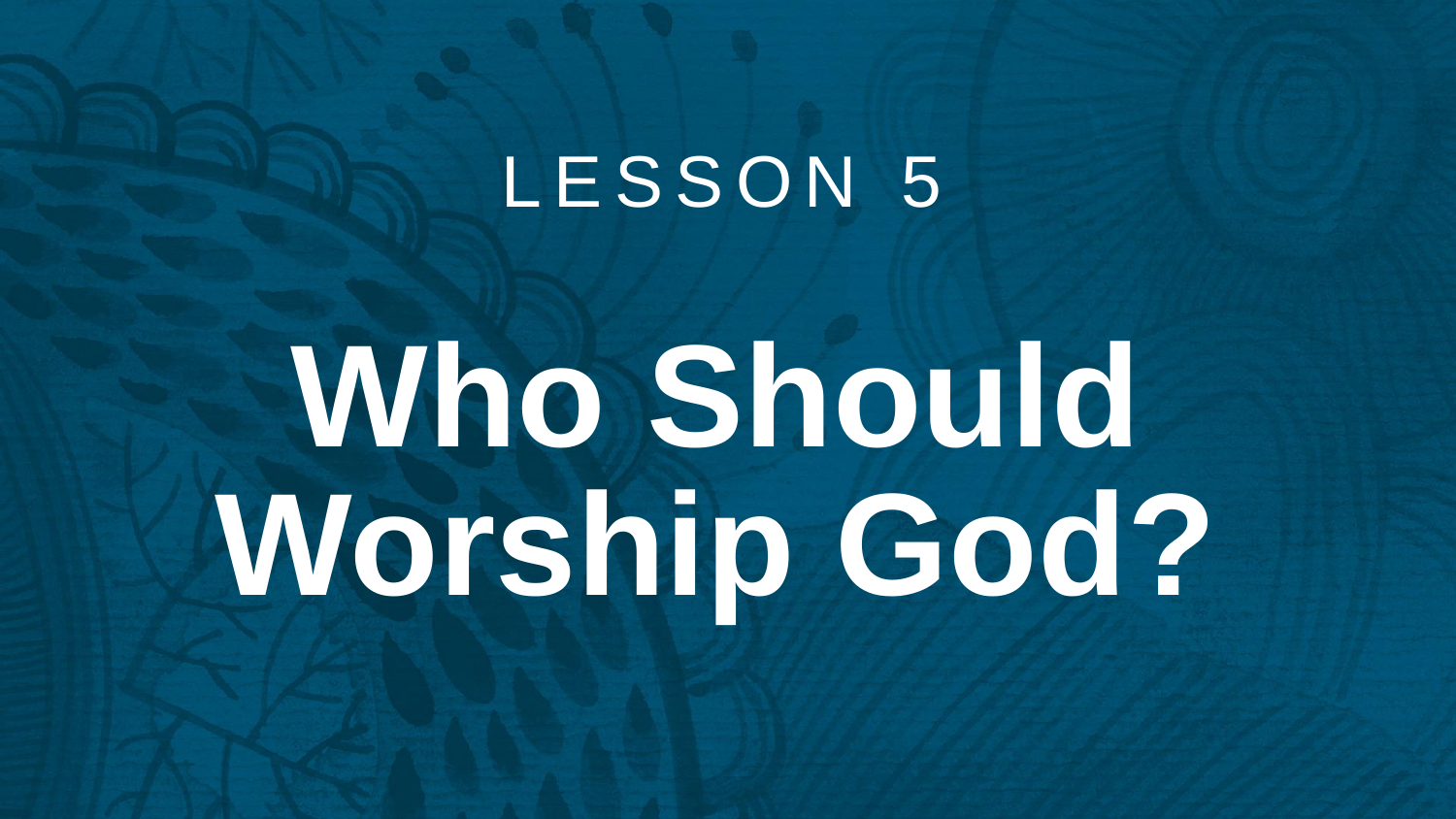### **All People Should Worship God (v. 10)**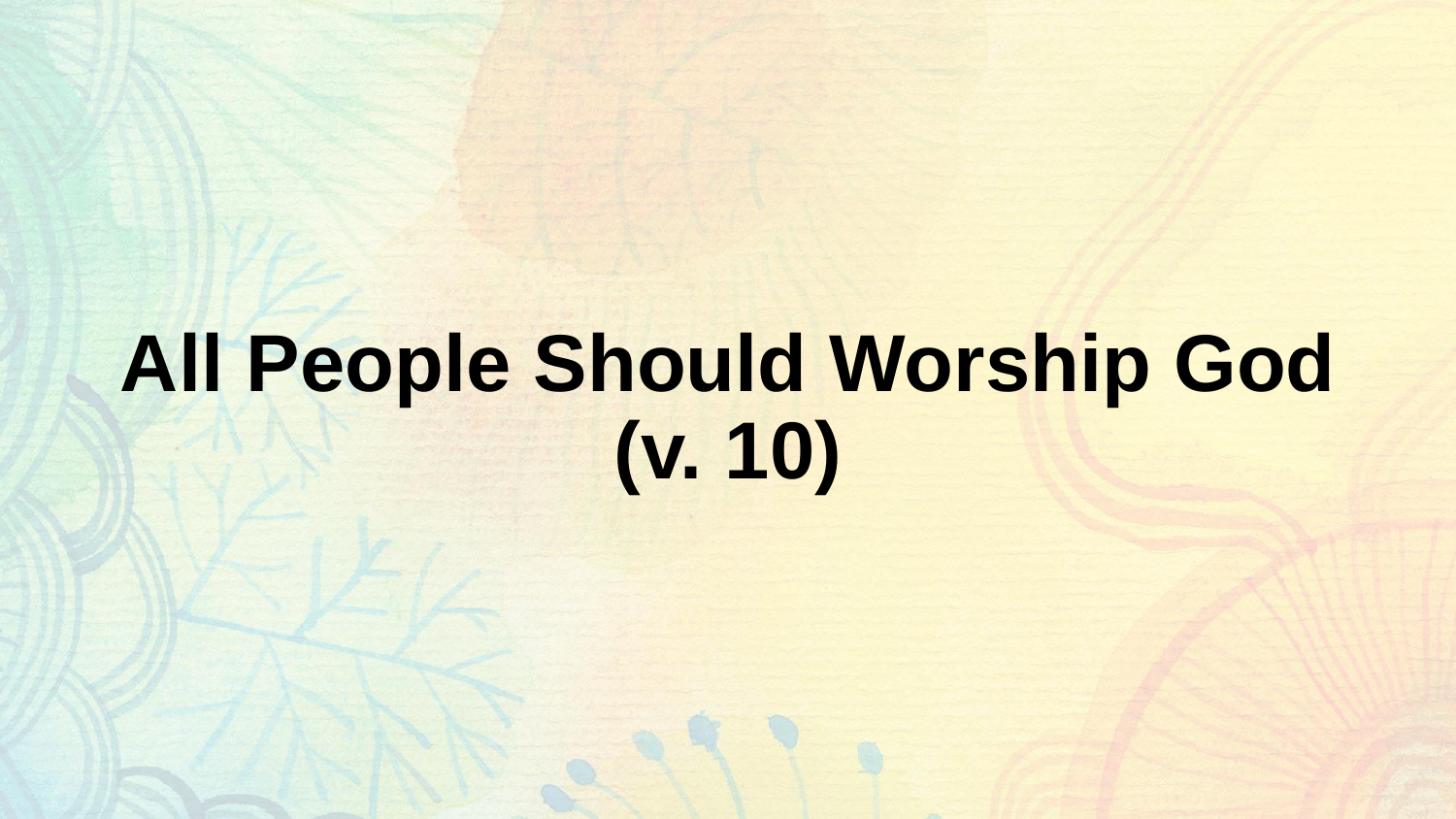## **Worship Surrounds Us (vv. 11–12)**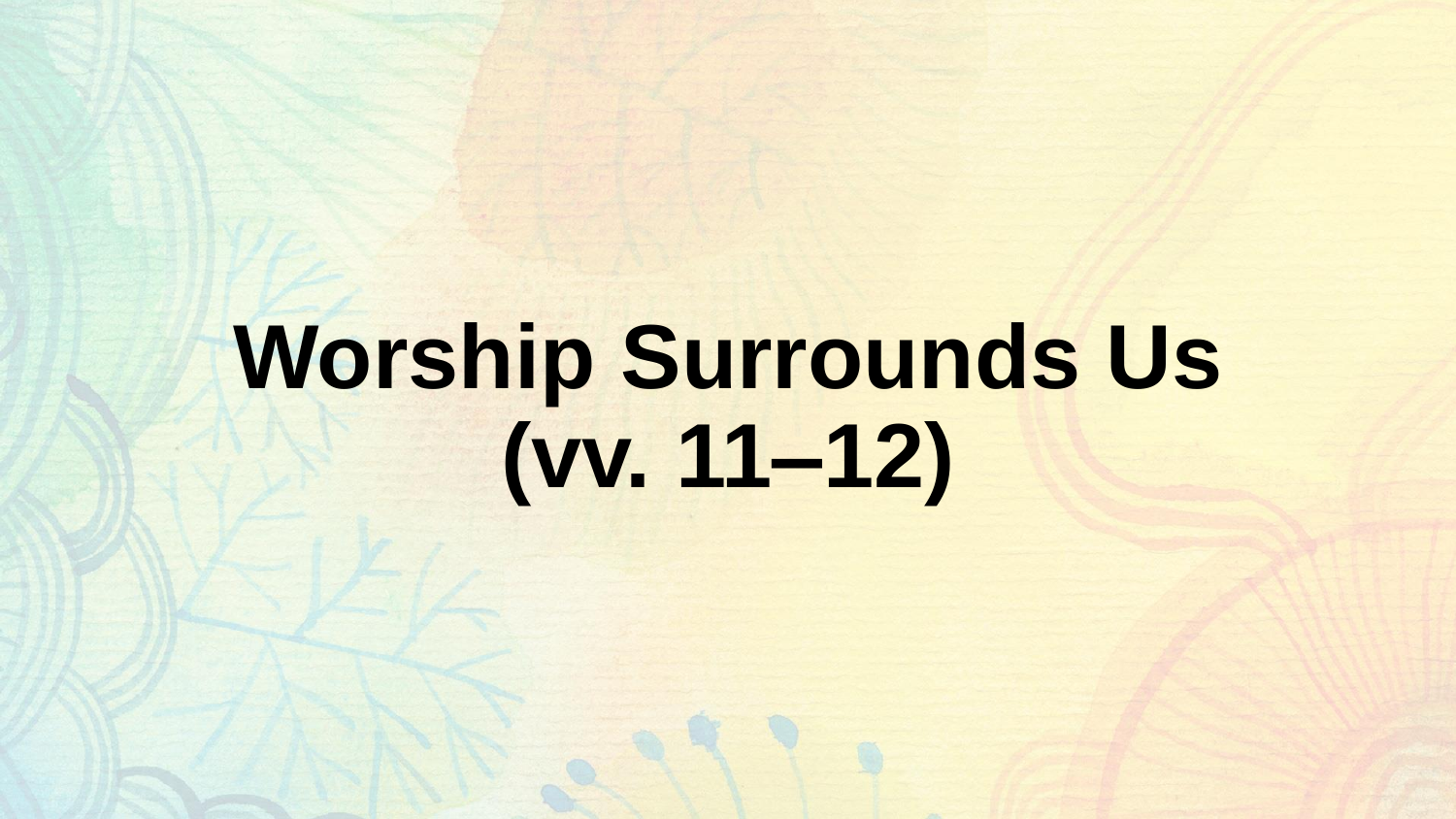How does worship in this life foreshadow the worship of eternity?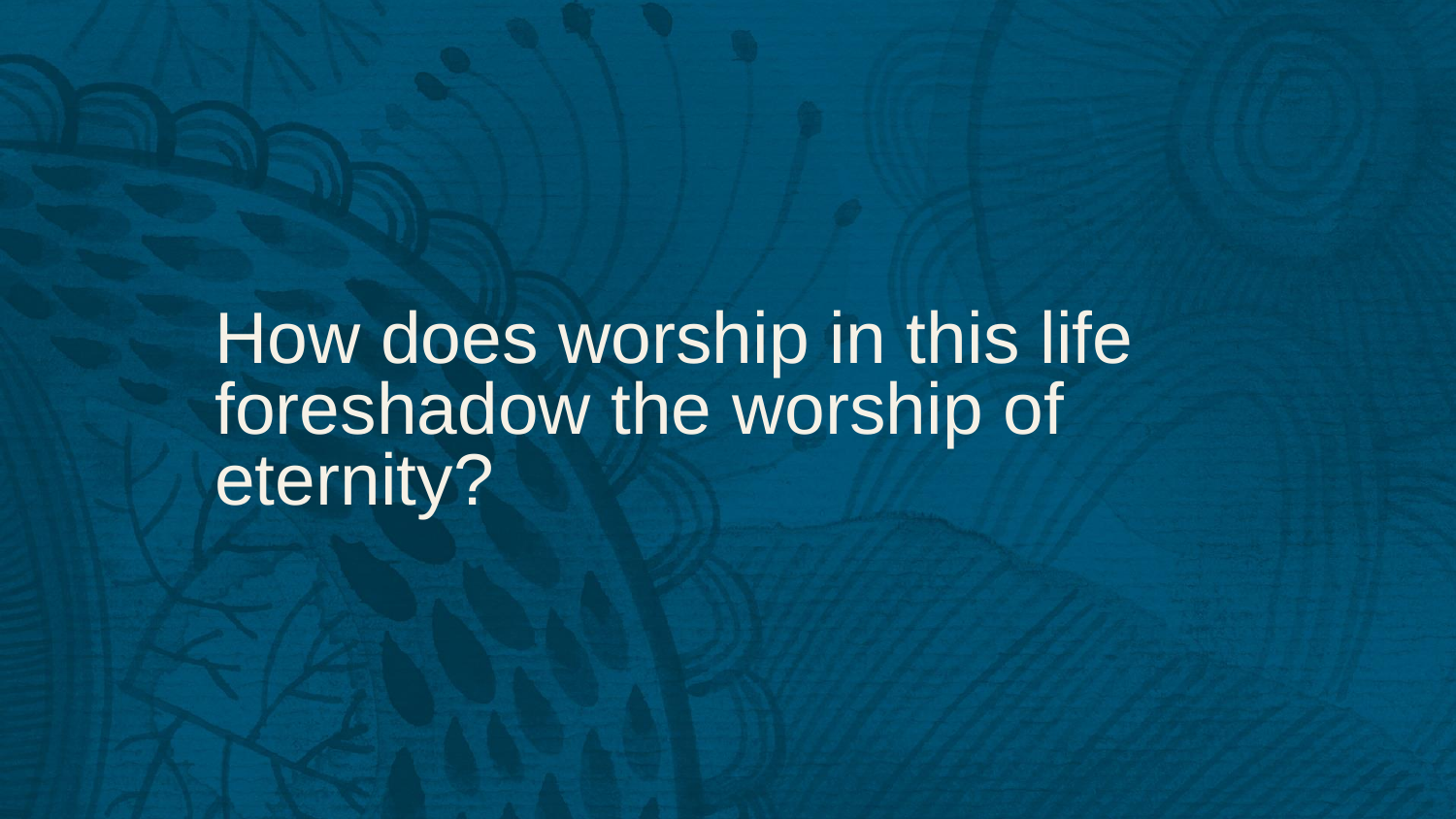## **Judgment, the End of False Worship (v. 13)**